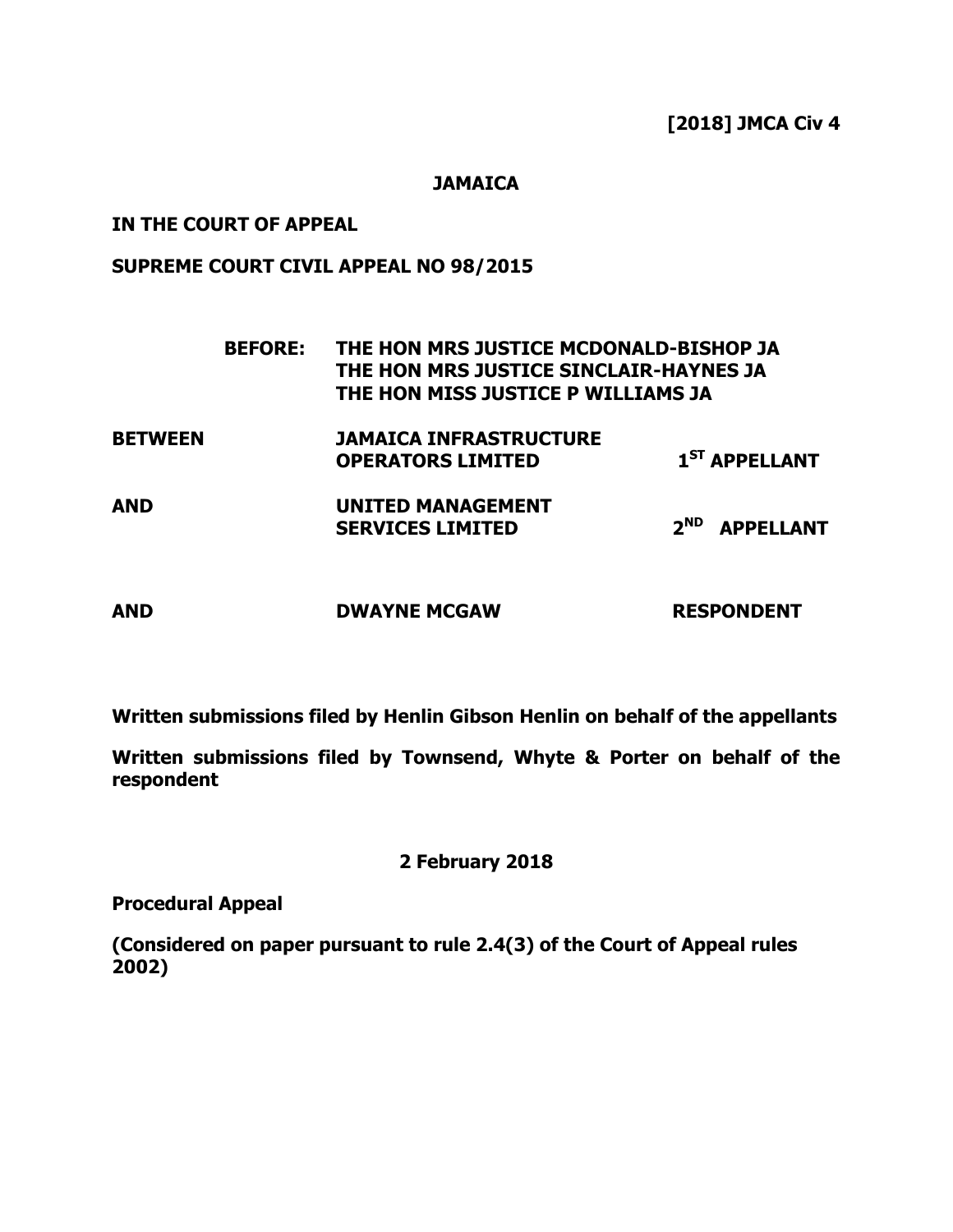#### **MCDONALD-BISHOP JA**

[1] The core issue for consideration in this appeal concerns the management of civil cases in the Supreme Court, particularly, the attendance of litigants and their attorneysat-law at case management conference, which is governed by rule 27.8 of the Civil Procedure Rules, 2002 ("CPR"). The appeal specifically focuses on the power of a judge with conduct of a case management conference in circumstances where an attorney-atlaw, representing a party to the claim, is present but the party he represents, whose attendance has not been dispensed with by the court, is absent and not represented by a person other than the attorney-at-law.

[2] This is an appeal from orders made by K Anderson J on 17 July 2015, by which he adjourned a case management conference and made consequential orders adverse to Jamaica Infrastructure Operators Limited (the 1<sup>st</sup> appellant) and United Management Services Limited (the  $2^{nd}$ appellant) in a claim brought against them by the respondent, Dwayne McGaw.

[3] It is the basic contention of the appellants that the learned judge ought to have conducted the case management conference in circumstances in which only their attorney-at-law was in attendance on their behalf. The gravamen of the appellants' complaint is that the learned judge erred in the exercise of his discretion when he adjourned the case management conference due to their absence (in the person of a representative other than their attorney-at-law) and made consequential unless and costs orders adverse to them. The respondent contends, on the other hand, that the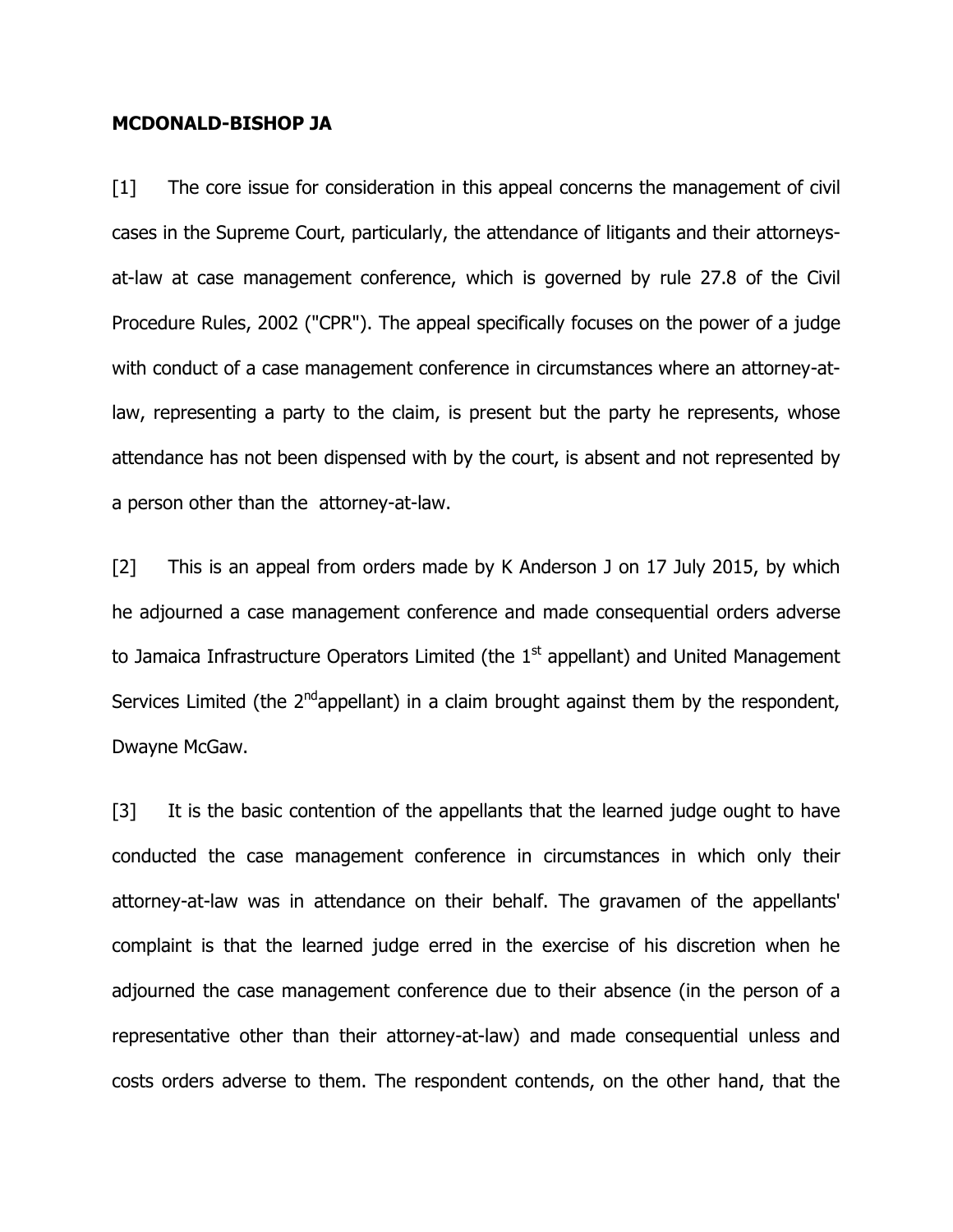learned judge cannot be faulted for adjourning the case management conference and making the consequential orders in the terms he did and so the court ought not to interfere with the exercise of his discretion.

[4] Having considered the circumstances of the case, the relevant law and the submissions of counsel for the parties, I find that I cannot agree with the appellants' contention that the learned judge erred in the exercise of his discretion in such a manner that would justify the interference of this court. I have found favour with the respondent's position that the learned judge acted correctly. I find that there is no merit in the grounds of appeal and so the appeal should be dismissed. I have arrived at this conclusion for the reasons set out below.

#### **The background**

[5] By an amended claim form, filed on 13 March 2013, the respondent seeks damages for personal injury and consequential losses as a result of the alleged negligence and breach of statutory duty of the appellants and or breach of contract by the  $2<sup>nd</sup>$  appellant, arising from an incident that occurred on 2 April 2010 at the Vineyards Toll Plaza in the parish of Saint Catherine.

[6] At all material times, the respondent was employed to the  $2<sup>nd</sup>$  appellant as a tollbooth collector and the  $1<sup>st</sup>$  appellant was the owner of premises where the Vineyards Toll Plaza is operated. On 2 April 2010, during the course of his employment, the respondent attended the Vineyards Toll Plaza to carry out duties on behalf of the 2<sup>nd</sup> respondent. He alleged that he was lawfully seated in a chair provided by the  $1<sup>st</sup>$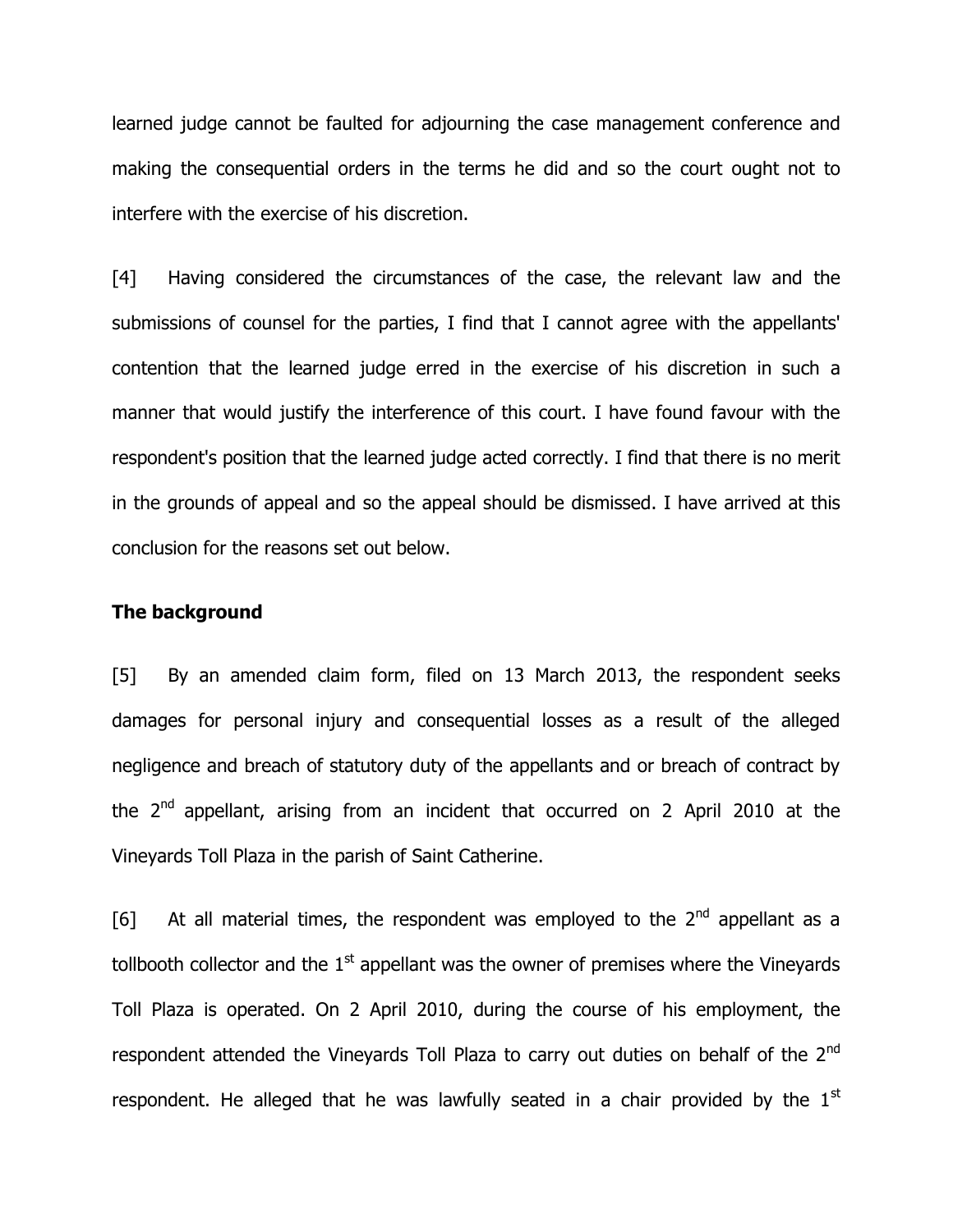appellant and that in the course of the ordinary use of the chair, it overturned, causing him to fall to the floor and sustain injuries. The appellants have denied liability.

[7] Upon the close of pleadings, the matter was referred to mediation under the automatic meditation procedure of the Supreme Court. Mediation was held on 16 July 2014 but was unsuccessful. A case management conference was subsequently scheduled for 17 July 2015, being one year after the mediation was held.

[8] The matter came before K Anderson J for case management conference on the date as scheduled. The respondent and his attorney-at-law were present. The appellants' attorney-at-law was also present but there was no representative present on behalf of either appellant.

[9] The attorney-at-law appearing for the appellants apologized to the judge for the absence of a representative for the appellants and explained that they had informed the appellants of the scheduled case management conference on 16 July 2015, which was the day before the hearing. Counsel explained that given the short notice, the appellants were unable to find representatives in time for the hearing.

[10] The learned judge informed the parties that he was not minded to proceed with the case management conference in the absence of representatives for the appellants and that he would adjourn the hearing. He also indicated that he would address the inconvenience to the respondent by making an order for costs in his favour. The learned judge was minded to award costs to the respondent against the firm of attorneys-at-law representing the appellants and he thereafter requested that the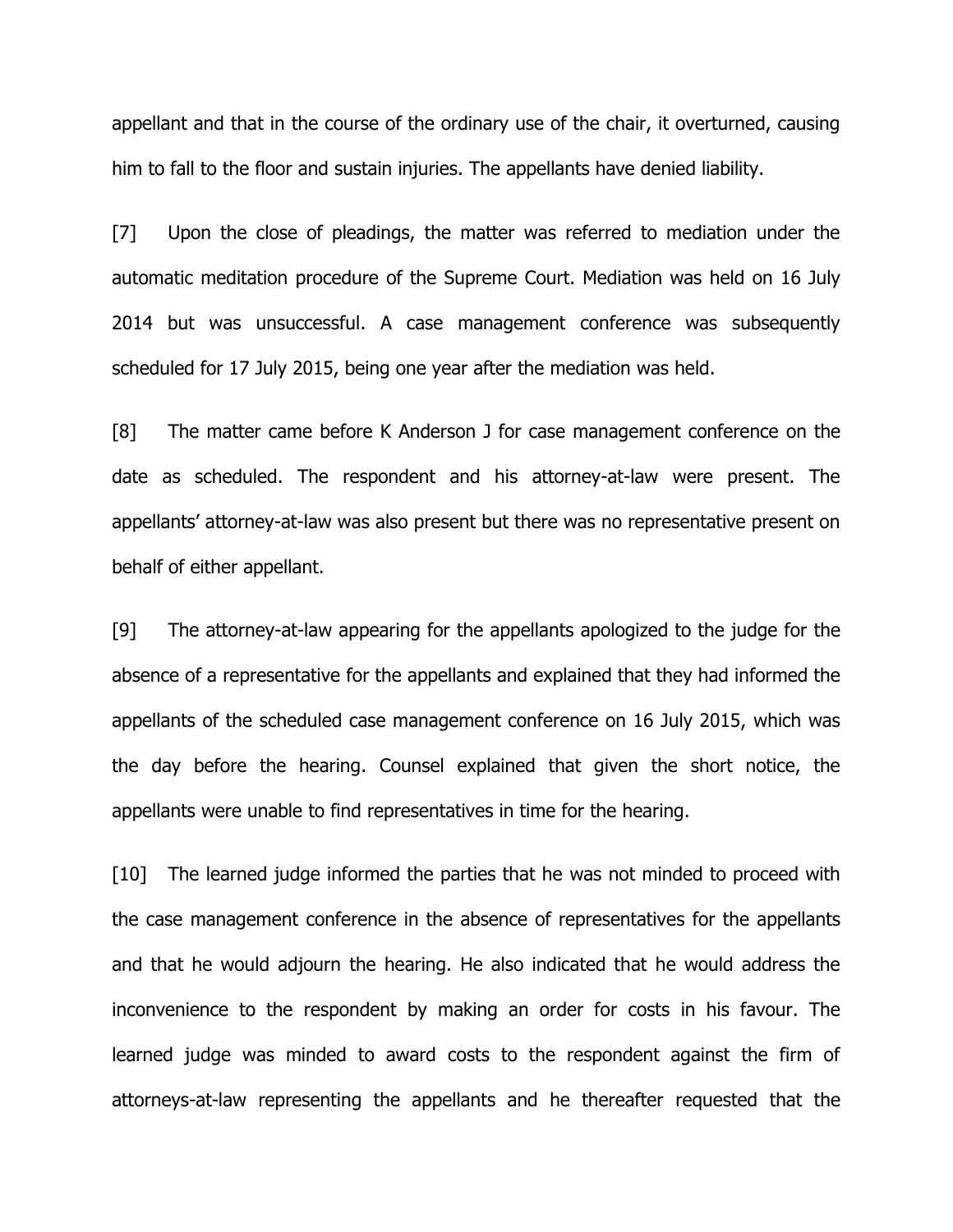appellants' attorney-at-law at the hearing make submissions as to why he should not make the costs order against the firm. Submissions were made by the appellants' attorney-at-law.

[11] During the course of the proceedings, the respondent's attorney-at-law informed the learned judge that the respondent had travelled from overseas and was in the process of migrating in September 2015. For that reason, counsel requested that the hearing be adjourned to a date prior to the respondent's departure. The learned judge informed the parties that he could not facilitate the request of the respondent for a date before his departure but that he would award costs for his airfare.The respondent gave the requisite information about his airfare. There was no issue raised before the learned judge by counsel for the appellants concerning the respondent's assertion that he had travelled from overseas and the learned judge's decision to compensate the respondent for the inconvenience caused by the adjournment by awarding him costs for his airfare.

[12] The learned judge, having heard counsel for both sides, proceeded to make the following orders:

- "1. The Case Management Conference is to be held before a judge in Chambers on February 12, 2016 at 12 noon for 1 (one) hour.
- 2. All parties shall be required to be present upon the adjourned Case Management Conference hearing, until said case has been concluded.
- 3. Unless the [appellants'] representatives are in full compliance with Order No. 2 above, the [appellants'] statement of case or the statement of case of any of the [appellants] in default of compliance shall stand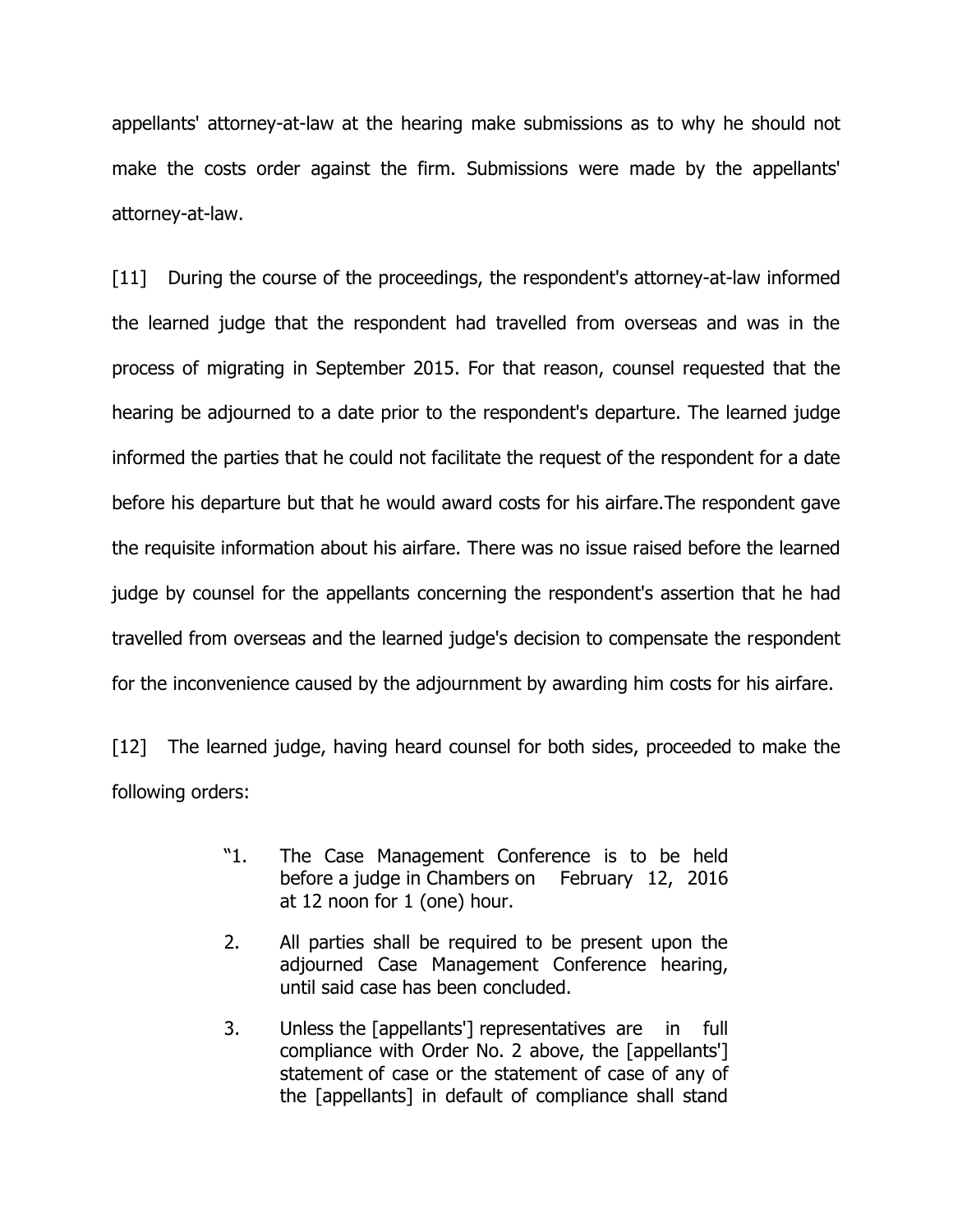as struck out, without the need for further Court Order.

- 4. The costs of today are awarded as against the [appellants] in the sum of Thirty Three Thousand Seven Hundred and Seventy Dollars (\$33,770.00) each and such sum shall be paid by each of the [appellants] to the [respondent] by or before September 30, 2015.
- 5. Unless each of the [appellants] shall be in full compliance with Order 4 above, then the statement of case of either or both of the [appellants] as would then be in default of compliance shall stand as struck out without the need for further Court Order.
- 6. The [respondent] shall file and serve this Order."

[13] The appellants, by notice of application for court orders filed on 24 July 2015, applied to K Anderson J to, among other things, set aside the order he made on 17 July 2015 or, in the alternative, to grant them permission to appeal those orders. On 18 September 2015, the learned judge refused the application, except for granting the appellants permission to appeal. He also granted a temporary stay of execution of his orders on condition that the appellants filed their appeal by 30 September 2015.

# **The appeal**

[14] The appellants filed their appeal on 30 September 2015. There are four grounds of appeal set out in these terms:

> "a. The learned judge erred as a matter of fact and/or law in the exercise of his discretion when he adjourned the case management conference even though counsel for the appellant was present and able to proceed with the case management conference.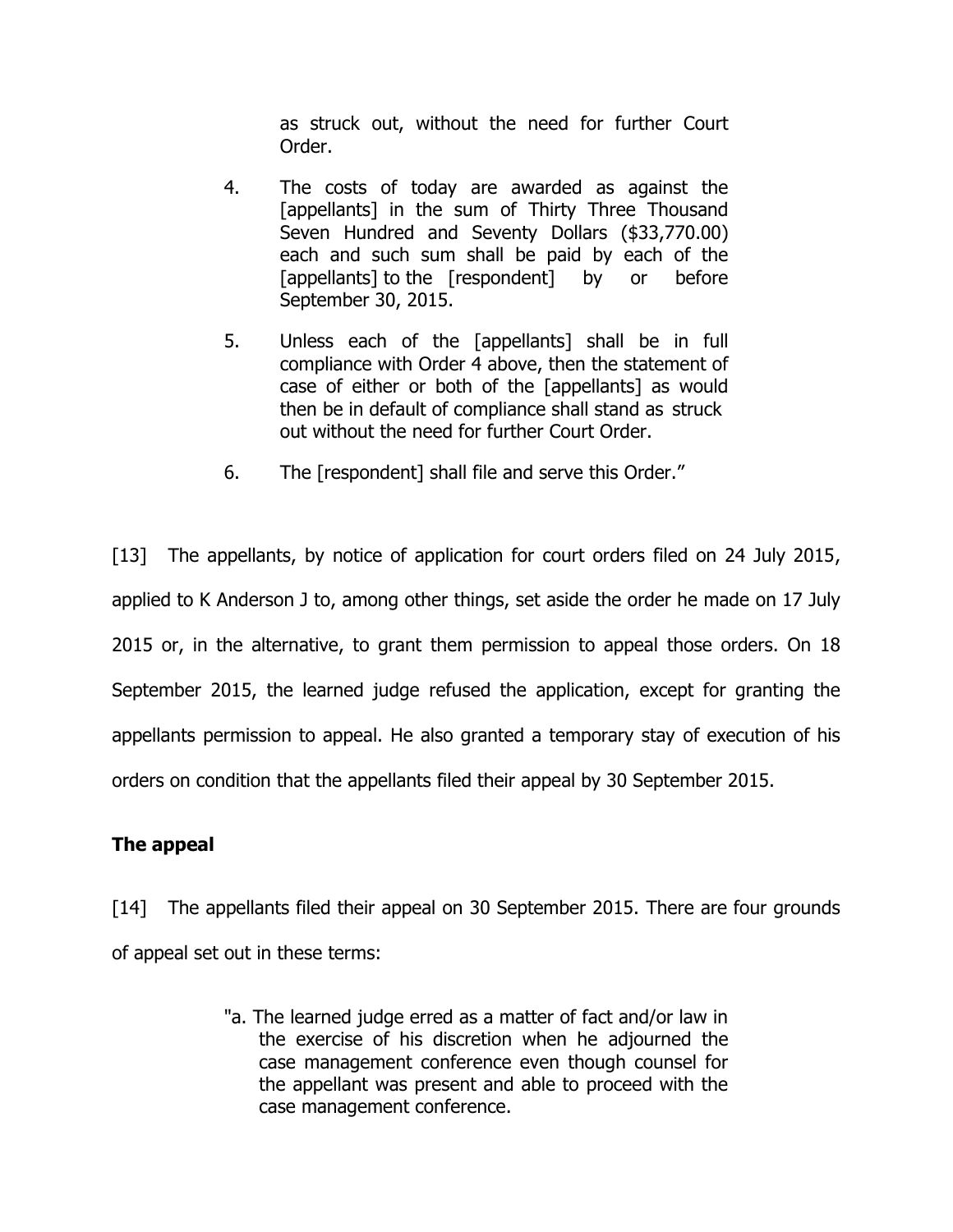- b. The learned judge erred as a matter of law and/or fact when he imposed sanctions of his own initiative without giving the parties affected the right to be heard in accordance with r. 26.2 of the CPR and of ever being heard prior to their case being struck out in the event of future non-compliance.
- c. The learned judge erred as a matter of fact and/or law in making the orders in accordance with r. 27.8(4) of the Civil Procedure Rules.
- d. The learned judge erred as a matter of law and fact in awarding costs of the adjournment in favour of the respondent in all the circumstances."
- [15] The appellants seek these orders from this court:
	- "a. The orders of the  $17<sup>th</sup>$  day of July be set aside.
	- b. Costs here and of the proceedings below to the Appellants to be taxed if not agreed.
	- c. Such further and/or other relief as this Honourable Court deems just."

# **The issue**

[16] As already indicated above, the deep issue arising for the consideration of this court is whether K Anderson J erred in the exercise of his discretion when he adjourned the case management conference and made the unless and costs orders in circumstances where the appellants' representatives were absent but their attorney-atlaw was in attendance. This broad issue has given rise to three separate but distinct sub-issues, which each merits discrete examination by the court; those are: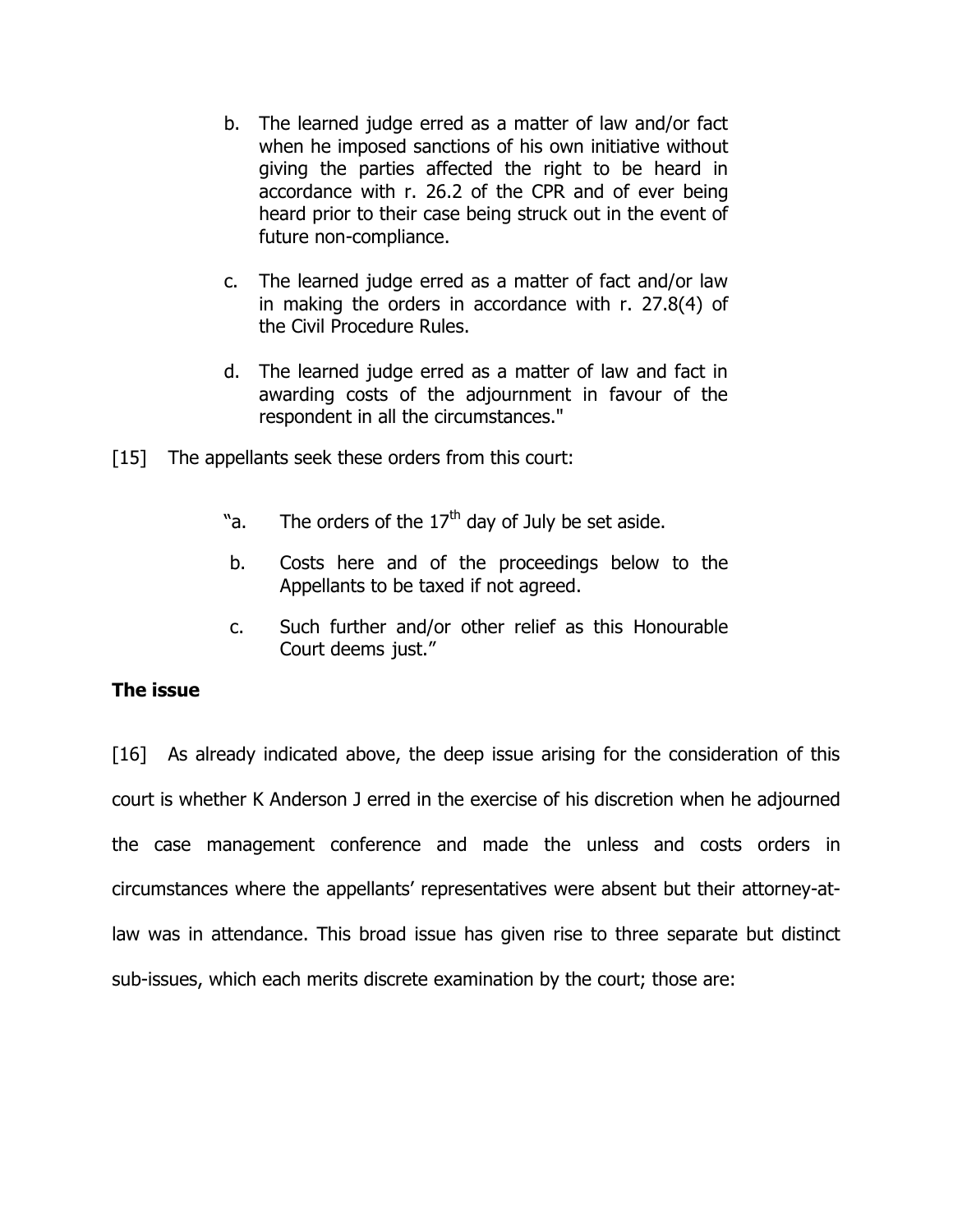- i. whether the judge erred in the exercise of his discretion when he adjourned the case management conference;
- ii. whether the judge erred when he made an unless order against the appellants on his own initiative and without hearing the appellants; and
- iii. whether the judge erred when he awarded costs to the respondent in all the circumstances.

#### **Discussion and findings**

[17] The starting point for dealing with the complaint of the appellants and the resultant issues that have arisen for consideration is to acknowledge the principles that should guide the approach of this court in treating with the appeal, which is one arising from the exercise of the judge's discretion.

[18] As counsel for the appellants themselves have accepted, this court can only interfere with the exercise of the judge's discretion and exercise its own in limited and well defined circumstances. Those circumstances are clearly set out in the oft-cited case from this court, **The Attorney General of Jamaica v John Mackay** [2012] JMCA App 2, which endorsed the guiding principles enunciated by Lord Diplock in **Hadmor Productions Ltd and others v Hamilton and others** [1982] 1 All ER 1042. Based on those authorities, for this court to properly interfere with the learned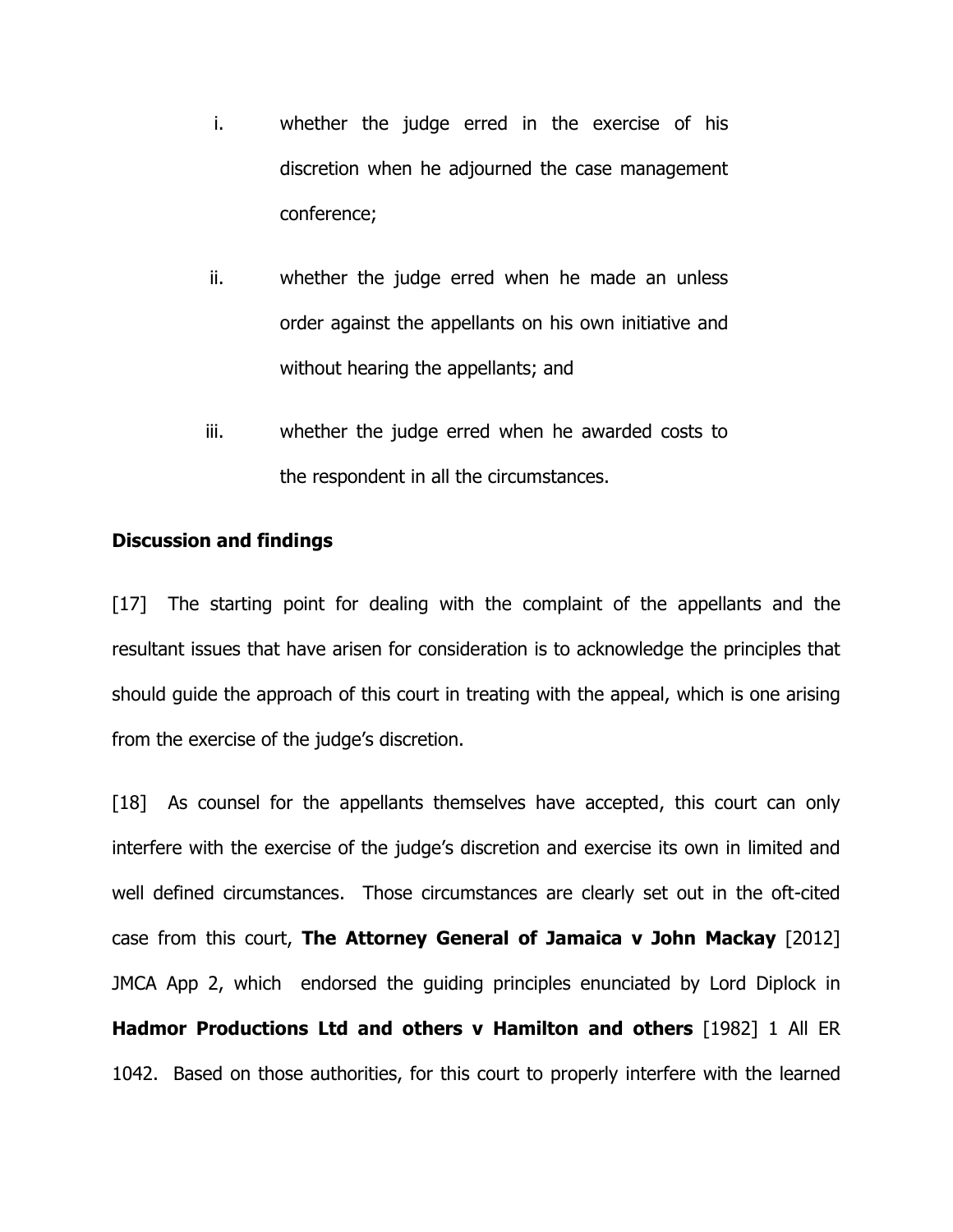judge's decision, it must be satisfied that the exercise of his discretion was based on a misunderstanding of the law, the evidence, or an inference that a fact exists or does not exists, which can be shown to be demonstrably wrong; or where the decision is so aberrant that it must be set aside on the ground that no judge, regardful of his duty to act judicially, could have reached it. This court must defer to the judge's exercise of his discretion and must not interfere with it merely on the ground that members of this court would have exercised their discretion differently.

#### **i. Did the judge err in adjourning the case management conference?**

[19] In seeking to have this court interfere with the exercise of the judge's discretion in adjourning the case management conference on terms, counsel for the appellants have submitted that the judge "misunderstood and/or misinterpreted" rule 27.8 and, in particular, rule 27.8(4) and therefore erred as a matter of fact and/or law when he adjourned the case management conference, even though counsel for the appellant was present and able to proceed with the case management conference.

[20] Rule 27.8 deals with the issue of attendance at case management conference (as well as pre-trial review) and the powers of the case management conference judge. It seems necessary to set out the relevant provisions of this rule. It reads:

#### **"Attendance at case management conference or pretrial review**

27.8 (1) Where a party is represented by an attorney-atlaw, that attorney-at-law or another attorney-atlaw who is fully authorized to negotiate on behalf of the client and competent to deal with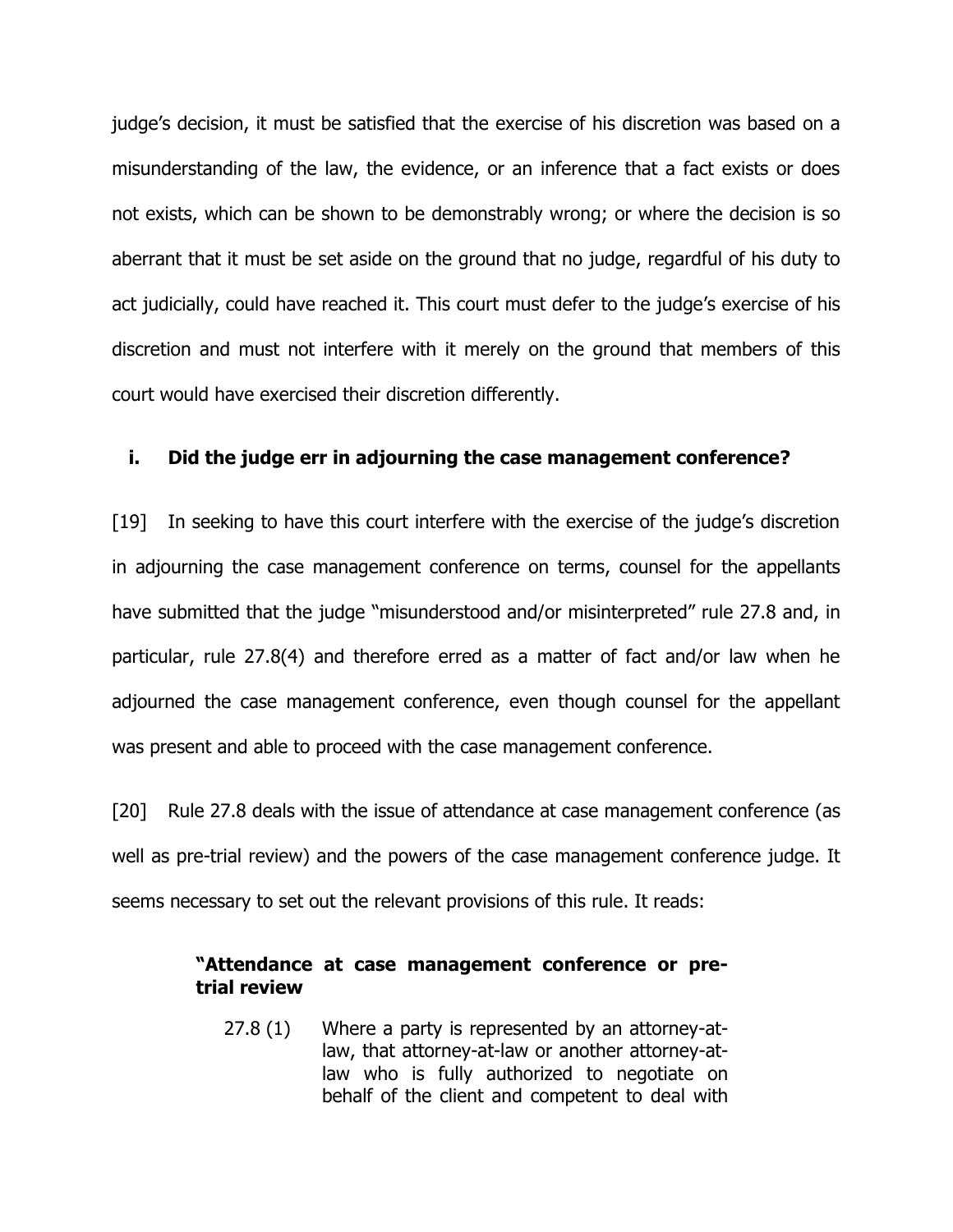the case must attend the case management conference and any pre-trial review.

- (2) The general rule is that the party or a person who is in a position to represent the interests of the party (other than the attorney-at-law) must attend the case management conference.
- (3) However the court may dispense with the attendance of a party or representative.
- (4) Where the case management conference or pretrial review is not attended by the attorney-atlaw and the party or a representative the court may adjourn the case management conference or pre-trialreview to a fixed date and may exercise any of its powersunder Part 26 (Case management-the court's powers) or Part 64 (Costs).
- (5) Provided that the court is satisfied that notice of the hearing has been served on the absent party or parties in accordance with these Rules, then
	- (a) if the claimant does not attend, the court may strike out the claim; and
	- (b) if any defendant does not attend, the court may enter judgment against that defendant in default of suchattendance.
- (6) The provisions of rule 39.6 (application to set aside judgment given in party's absence) apply to an order made under paragraph (5) as they do to failure to attend a trial."

[21] According to counsel for the appellant, rule 27.8(1) makes the presence of a party's attorney-at-law mandatory at a case management conference, if the party is represented. However, rule 27.8, they say, does not make the party's attendance mandatory. This, it is contended, is seen from the combined effect of rules 27.8(2) and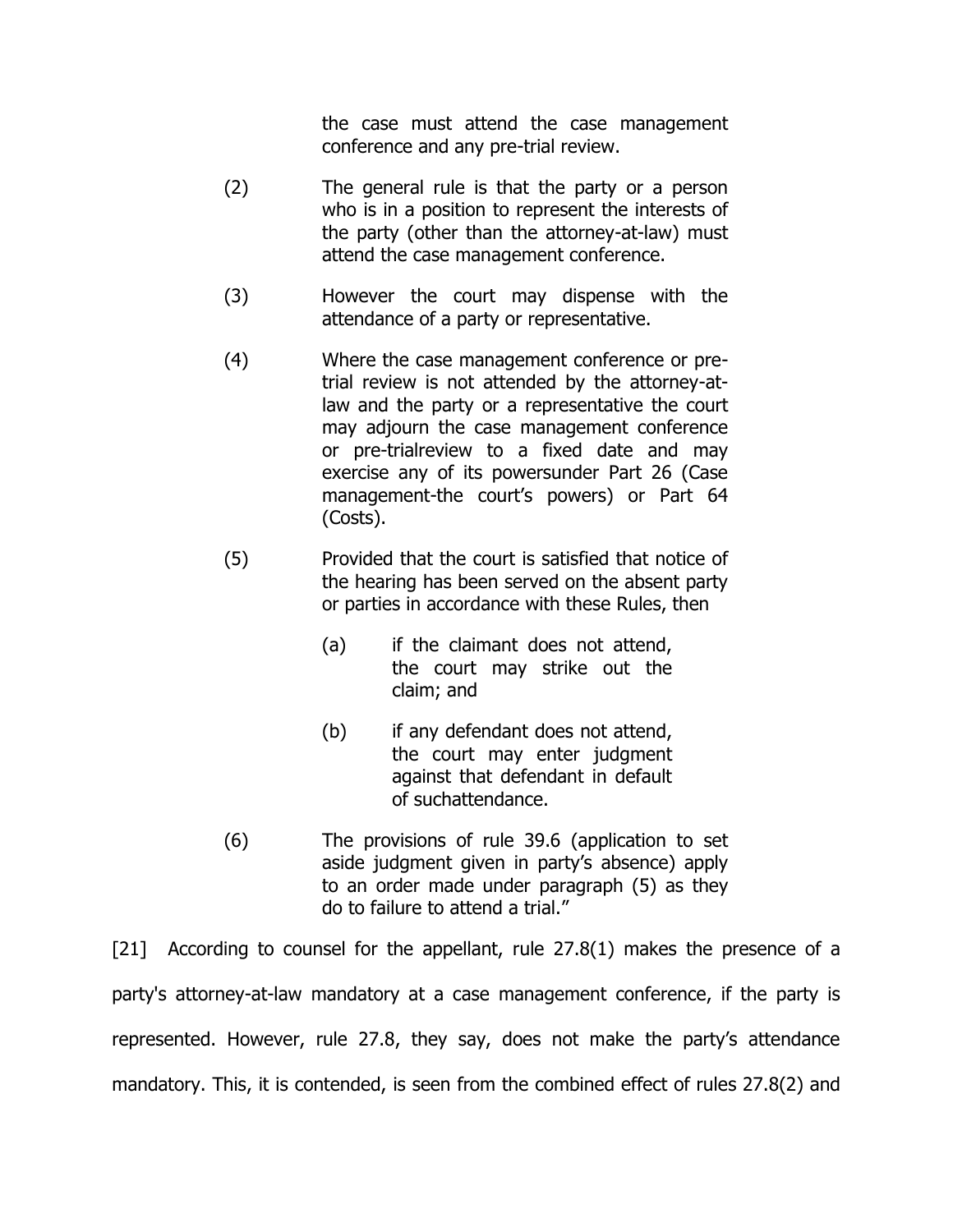27.8(3). They contend that there is no similar discretion to dispense with the attendance of an attorney-at-law where the party is represented, as evident from the terms and effect of rule 27.8(1) and given the role that the attorney-at-law is expected to perform at the case management conference. These provisions, counsel argue, are to be read in conjunction with the overriding objective of dealing with cases justly and the overall administration of justice. According to counsel, if the attorney-at-law is present, the overriding objective is not imperiled and the matter can proceed. However, where the attorney-at-law is absent or is present without instructions, the matter is unable to proceed and the court is unable to actively manage the case. It is within this context, the submission goes, that the exercise of the court's discretion within the ambit of rule 27.8(4) is to be understood.

[22] Counsel for the appellants further submit that rule 27.8(4) does not punish the absence of a party when a party's attorney-at-law is present or when the party is present and the attorney-at-law is absent, without more. The jurisdiction or discretion to adjourn the case management conference under rule 27.8(4) is only exercisable where both the attorney-at-law and the party are absent, they contend. According to counsel, for the court to order that a party should be present, notwithstanding the presence of his attorney-at-law, is, in effect, an order punishing that party.

[23] Counsel for the respondent submit in response, that as a general rule, the party must attend the case management conference, pursuant to rule 27.8(2) and accordingly, the failure of the party to attend must be addressed by an exercise of the judge's case management powers. There is no legal support, counsel submit, for the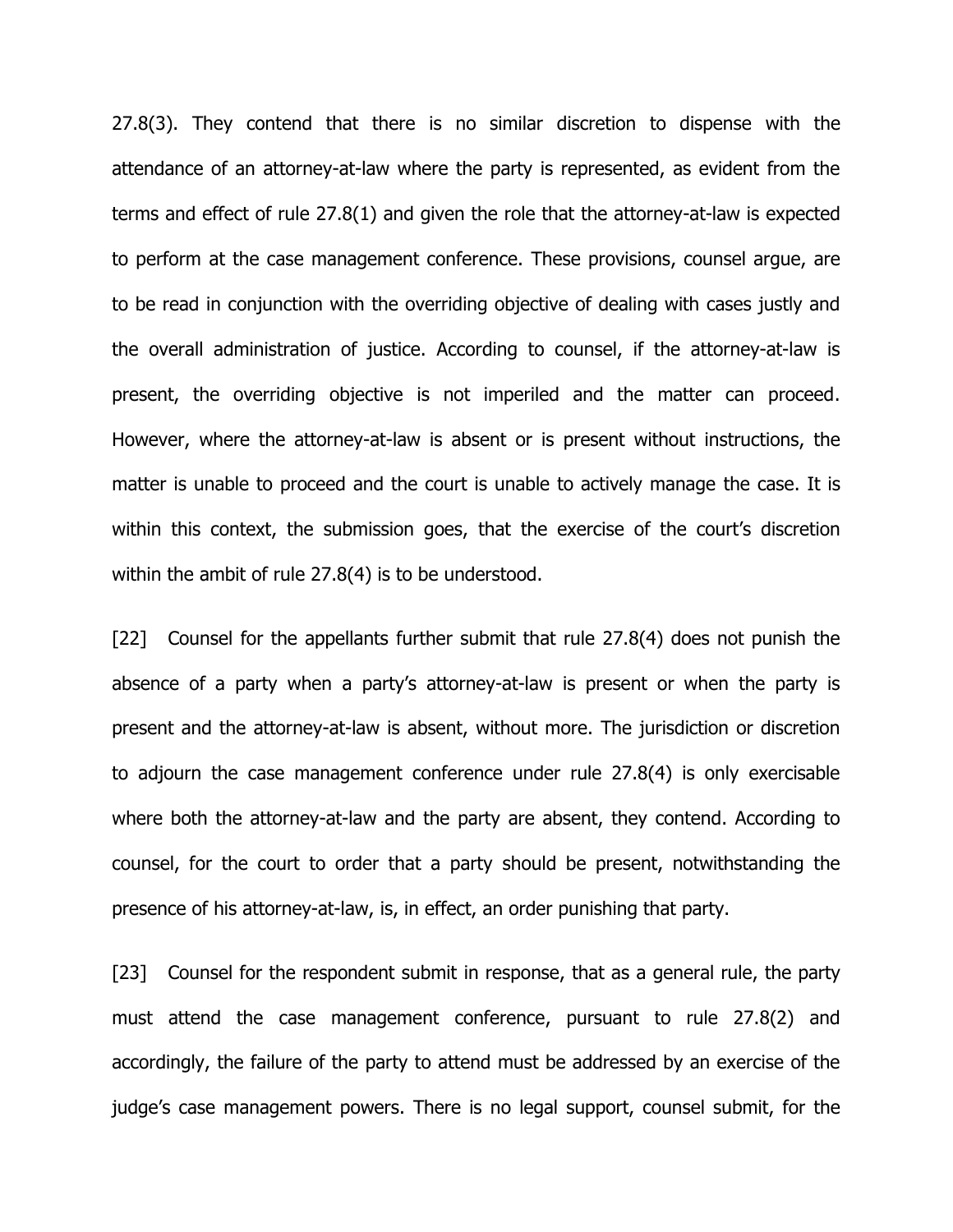appellants' contention that the judge conducting the case management conference is without discretion to adjourn the case management conference, once the attorney-atlaw for the absent party is present.

[24] Counsel rely on rules 26.1 and 26.3 of the CPR as the source of the judge's power to adjourn the case management conference, to award costs against the appellants, require the future attendance of the appellants and to attach sanctions for any non-compliance. They pointed out that the directives set out in rules 27.8(3) and 27.8(4) are not exhaustive and that rule  $26.1(v)$  provides that the court may "take any other step, give any other direction and make any other order for the purpose of managing the case and furthering the overriding objective".

[25] Counsel for the respondent further submit that rule 27.8 makes provision for the steps a judge can take at a case management conference, which is not attended by a party, a party's attorney-at-law or a representative of the party. The learned judge, they argue, could have struck out the appellants' statement of case once he was satisfied that notice of the hearing had been served on the appellants, in accordance with the rules. Counsel also submit that the court did not apply the most severe penalty that was available to it. Instead, the court chose a more moderate action in its decision to make orders to manage the case, as the court is asked to do, pursuant to rule 26.1 (v). For these reasons, they contend, the learned judge did not err in law in adjourning the case management conference and so this court ought not to interfere with the exercise of his discretion in that regard.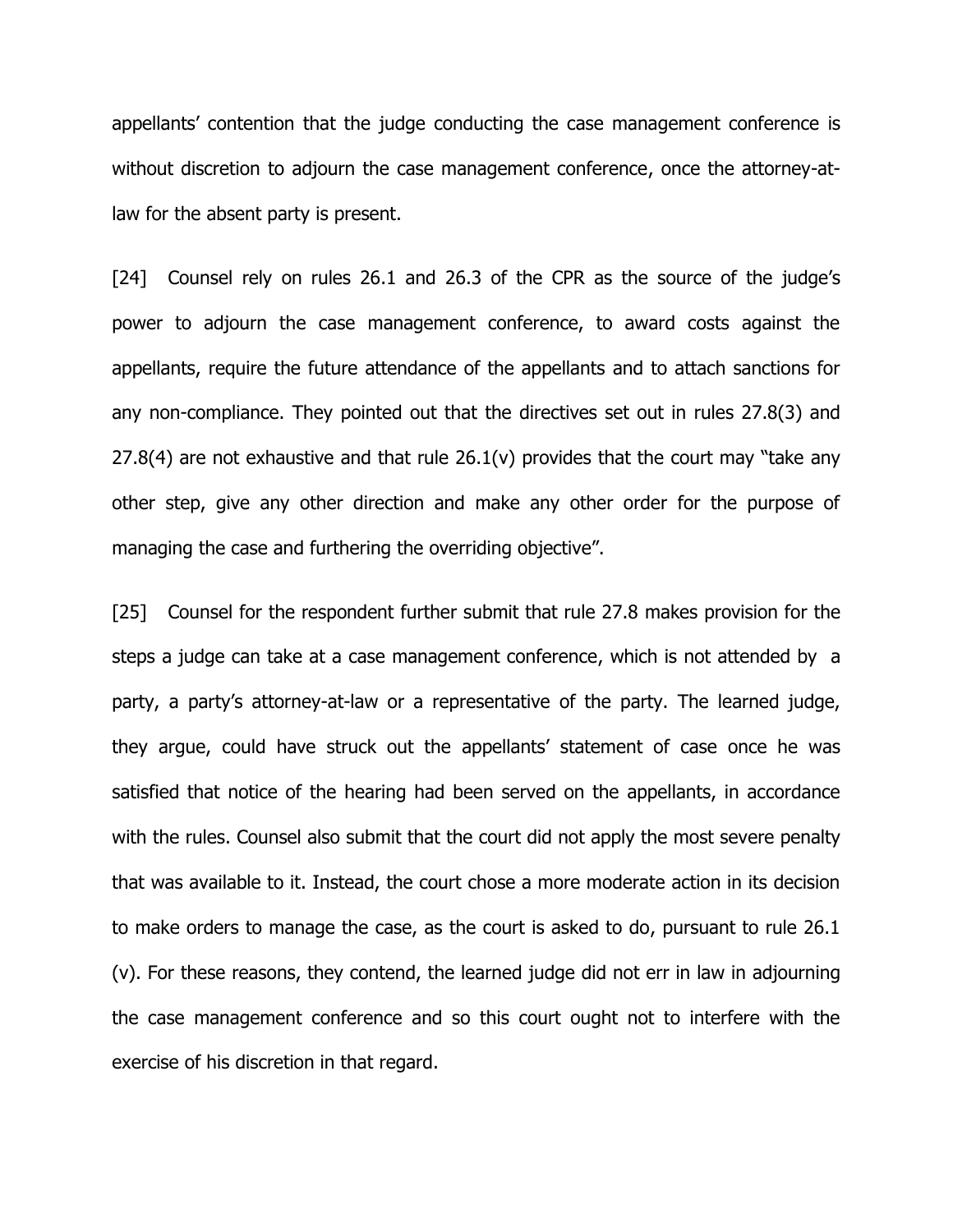[26] The contention of the appellants that the learned judge erred in adjourning the case management conference cannot be accepted. The interpretation they seek to have the court apply to rule 27.8 is inconsistent with the clear wording of the relevant rules and the obvious intention of the framers of the rules. I find favour with the respondent's arguments that the judge did not err in the exercise of his discretion when he adjourned the case management conference, although the appellants' attorney-atlaw was present.

[27] It is clear from the literal reading of rule 27.8(1) that where a party is represented, as in the case of the appellants in this case, the attorney-at-law representing the party or another attorney-at-law fully authorised to negotiate on behalf of his client and competent to deal with the case, must attend the case management conference. The attendance of the attorney-at-law for a represented party is, unquestionably, mandatory and cannot be dispensed with.

[28] In relation to the attendance of the party, the general rule is that the party or a person who is in his position to represent its interest (other than its attorney-at-law) must attend the case management conference (rule 27.8(2)). This provision is mandatory, unless the party's attendance is dispensed with by the court under rule 27.8(3).

[29] The rule, therefore, stipulates quite clearly that where a party's attendance is not dispensed with by the court, the party is required to attend the case management conference, either in person or by some one else who can competently represent its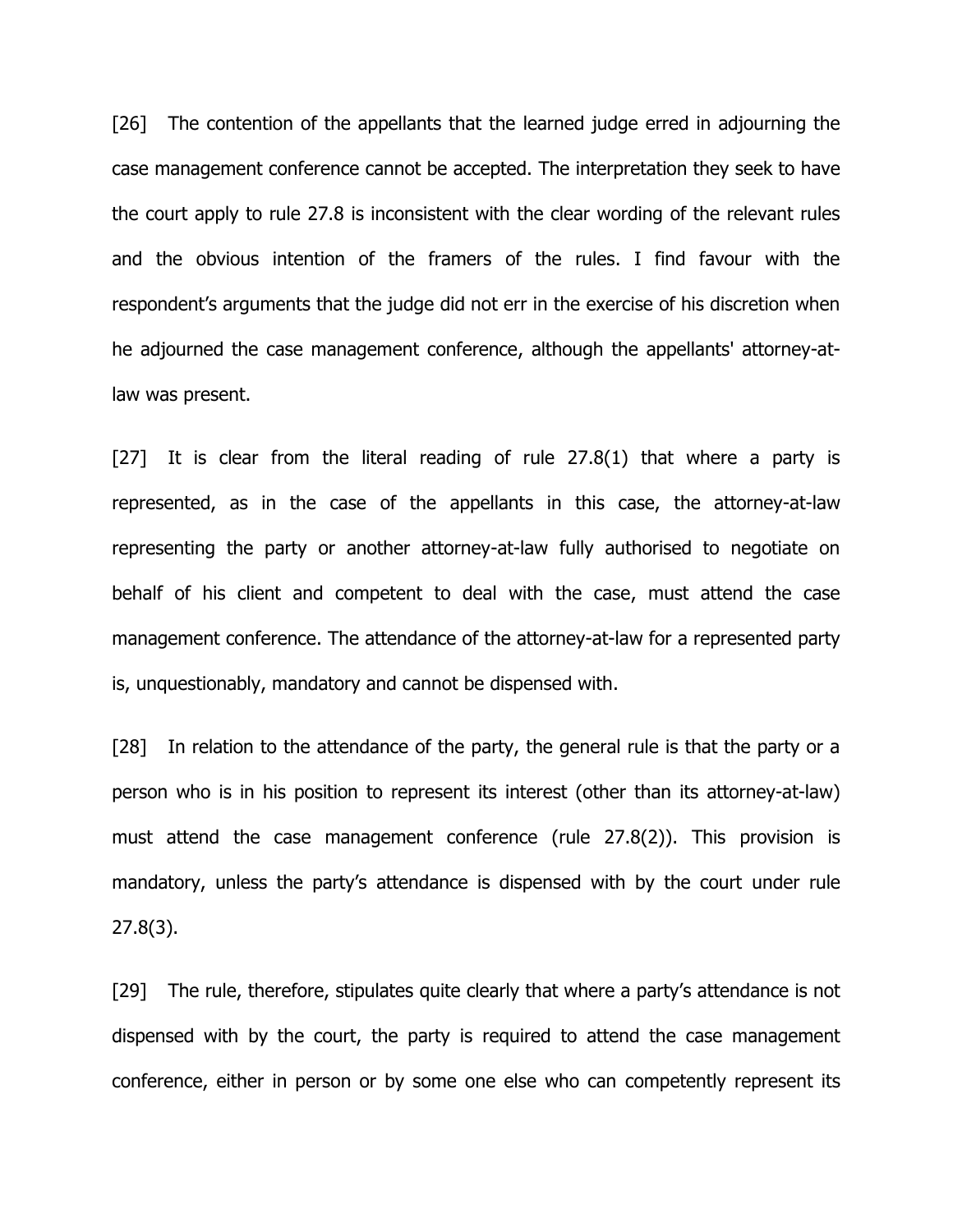interest other than its attorney-at-law. It is clear that the attorney-at-law is not to be treated as the alter ego of the party for the purposes of the case management conference, hence the requirement for someone else other than the party's attorney-atlaw to attend. The requirements for the attendance of the attorney-at-law and the party are therefore separate and distinct. The argument of counsel for the appellants that the attendance of the attorney-at-law alone is sufficient to satisfy the rule is rejected.

[30] Accordingly, both the party (or a representative other than its attorney-at-law) as well as its attorney-at-law must be present, unless the party's attendance is dispensed with by the court. In this case, the appellants' attendance was not dispensed with, and so they were each required by law to have been in attendance through a representative, other than their attorney-at-law.

[31] Rule 27.8(4) states equally clearly that where the attorney-at-law and the party (or a representative of the party) are not in attendance, the court may adjourn the case management conference to a fixed date. With the appellants' representatives not being present and their attendance not dispensed with in the instant case, then as it stood, the parties and their attorney-at-law were not present at the case management conference, as required by the rules of court. The power of the learned judge under rule 27.8(4) to adjourn the matter to a fixed date was unquestionably triggered.There was no fetter on the exercise of his discretion to do so. I therefore agree with the learned judge when he stated at paragraph [15] of his reasons:

> "The interpretation to be given to **rule 27.8(4**) **of the CPR** is that if a case management conference is not attended by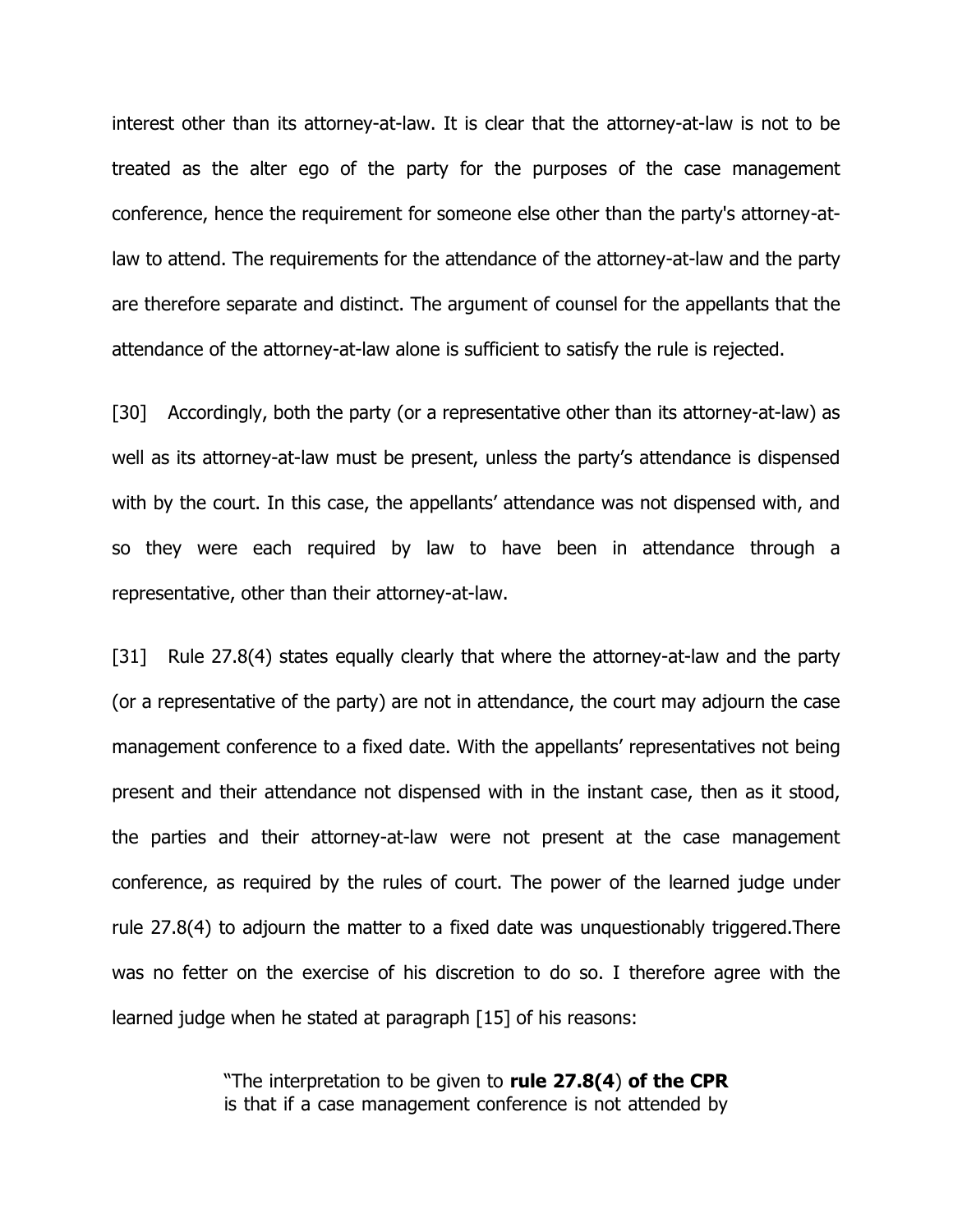a party or party's representative and that party's attorney, the court may adjourn the said conference to a fixed date and make case management orders and orders as to cost. The court does not only have that power if both the attorney and the party or party's representative, do not attend that conference. Indeed, if that were the correct interpretation, then this court would have to proceed with a case management conference, once the attorney for a party is present at that conference, even though that attorney's client (the litigant/party) is absent."

[32] The learned judge was correct in his interpretation and application of the relevant rules and so it cannot be said that he misunderstood the law. He acted within the ambit of the rule and he did not run afoul of Part 1 of the CPR, which provides that he must give effect to the overriding objective in applying and interpreting the rules. The appellants' complaint in ground of appeal (a) that the learned judge erred in adjourning the case management conference is, in my view, devoid of merit.

## **ii. Was the judge wrong to impose the unless order on his own initiative and to do so without hearing the appellants?**

[33] The judge had made an order that a representative of the appellants should attend the next case management conference and he specified the consequences of the failure to do so, which was the striking out of the defaulting appellants' statement of case. Counsel, on the appellants' behalf, submit that the orders imposed by the learned judge are usually made where the default is habitual. However, in the instant case, the appellants' failure to attend the case management conference was their first noncompliance and therefore the orders imposed by the learned judge are disproportionate and do not serve the interests of justice. According to counsel, the order is more stringent than the general rule in the CPR, in that the order seeks to compel the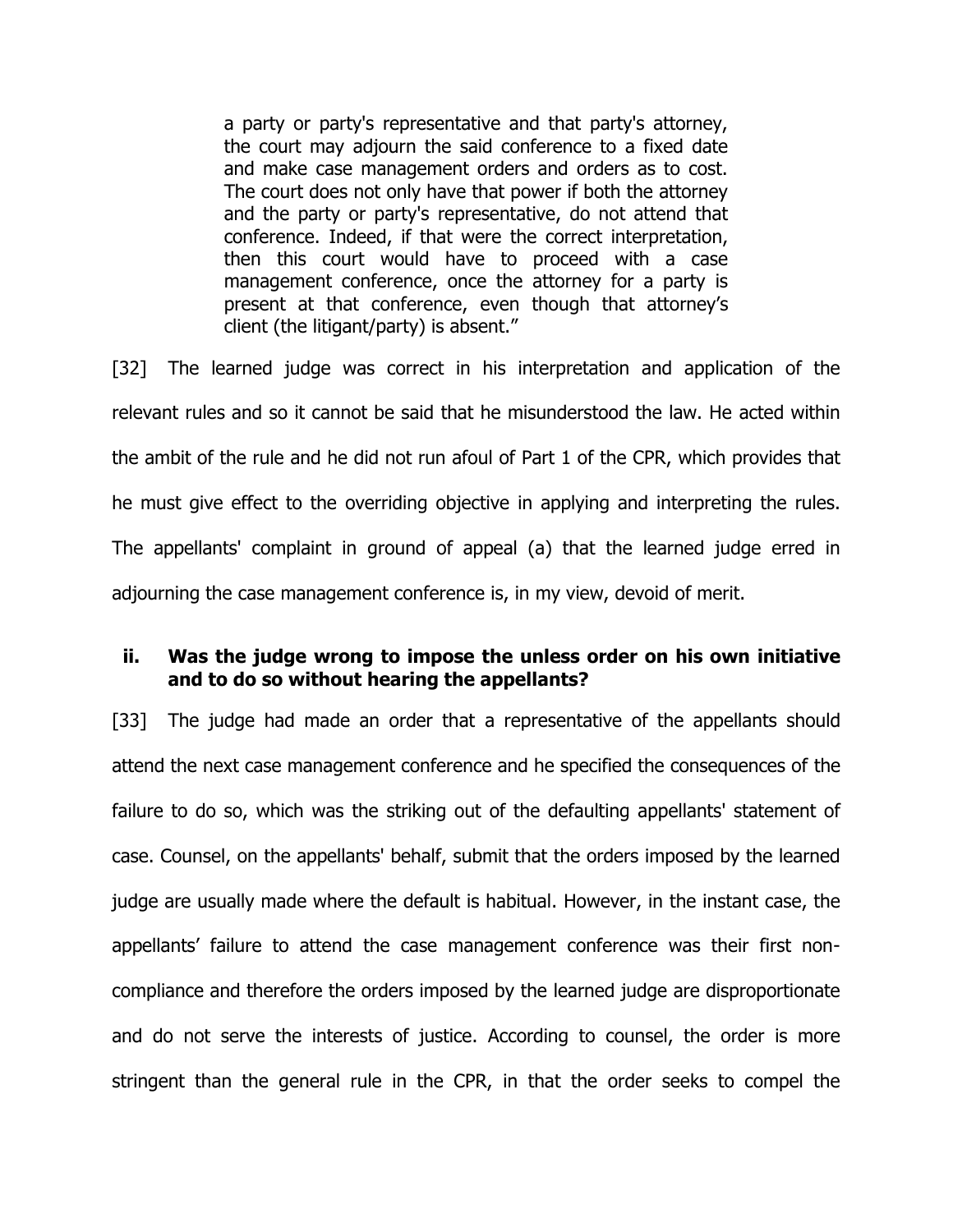appellants' attendance at all times, even if there may be good reason for their absence. The unless order made by the learned judge, they contend, places the appellants on a different footing from all other defendants to whom the CPR apply.

[34] Having taken into consideration the detailed submissions of counsel for the appellants and counsel for the respondents on this issue, and having examined all the circumstances of the case, I can discern no basis on which it could properly be found that the learned judge erred in making the unless order in the circumstances he did.

[35] Rule 27.8(4), in addition to conferring the power on the judge to adjourn the case management conference, also empowers him to exercise any of his case management powers under Part 26 of the CPR. Rule 26.1(2)(m) of the CPR gives the judge the power to require any party (or party's attorney-at-law) to attend court and rule 26.1(2)(v) empowers the judge to take any other step, give any other direction or make any other order for the purpose of managing the case and furthering the overriding objective.

[36] In addition to the foregoing powers, rule 26.7 of the CPR specifically provides:

- "(1) Where the court makes an order or gives directions the court must whenever practicable also specify the consequences of failure to comply.
- (2) Where a party has failed to comply with any of these Rules, a direction or any order, any sanction for noncompliance imposed by the rule, direction or the order has effect unless the party in default applies for and obtains relief from the sanction, and rule 26.9 shall not apply.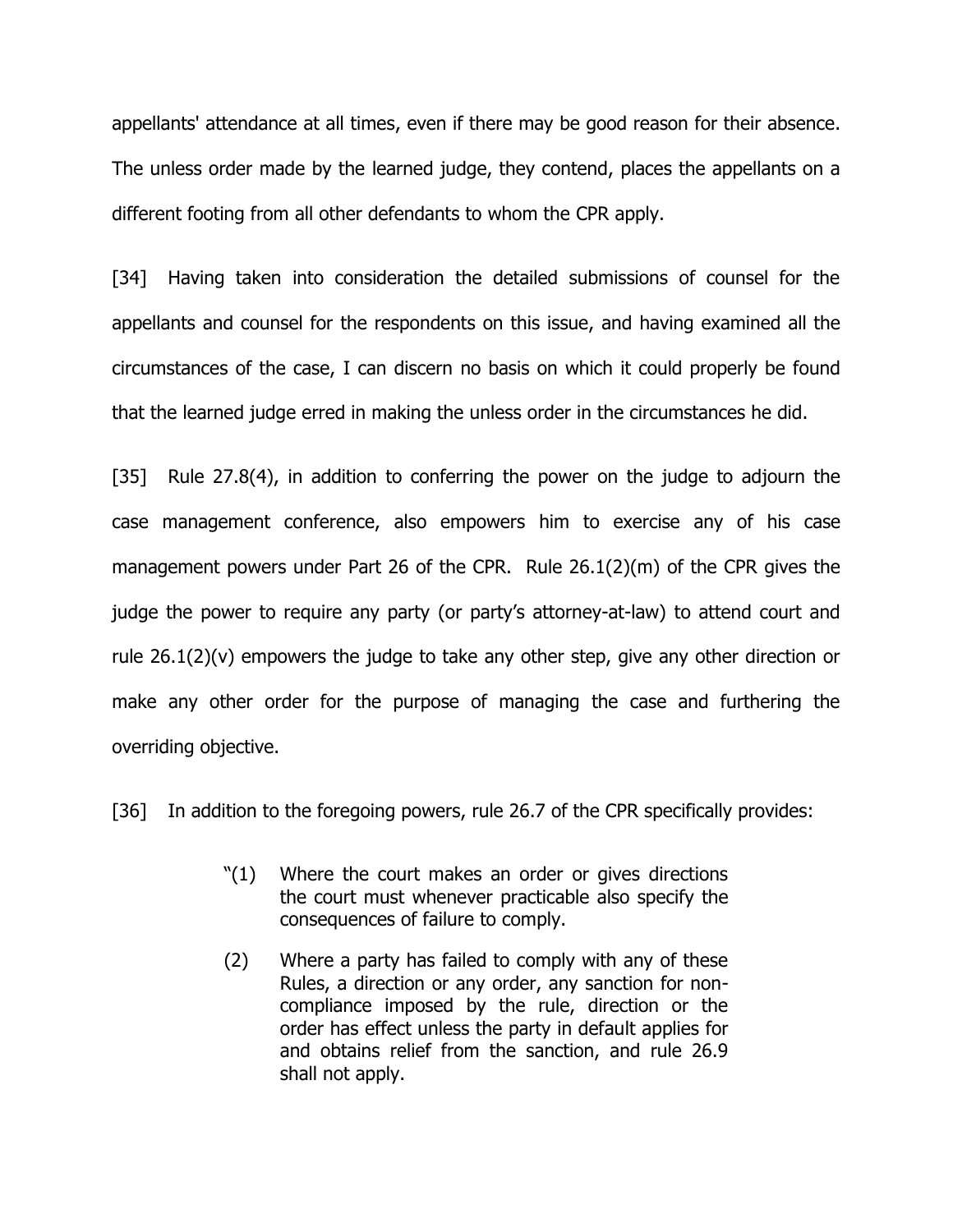- (3) Where a rule, practice direction or order-
	- (a) requires a party to do something by a specified date; and
	- (b) specifies the consequences of failure to comply, the time for doing the act in question may not be extended by agreement between the parties."

[37] By imposing a sanction by way of an unless order, the consequence for failure to comply with the order made for the appellants' attendance at the next case management conference, the learned judge was acting within the ambit of rule 26.7(1). He evidently adopted that course to secure compliance with the order of the court in his effort to effectively manage the case at that stage of the proceedings. He had the power and legitimate right to do so.

[38] This court has noted that the order of the learned judge has not been perfected and from the wording of the unless order, it seems that the learned judge did not intend to compel the appellants' attendance at all times and for all events during the course of the proceedings before the Supreme Court. The order stated that they are required to be "present upon the adjourned [c]ase [m]anagement [c]onference hearing until said case has been concluded". This court takes this to mean that the learned judge made an order to cover the appellants' presence at all case management conferences that may be scheduled until the case is concluded. In any event, even if the order was that they are to be present until the conclusion of the case, the order has not stipulated any term that would prejudice the appellants' right to approach the court for an order dispensing with their attendance at the case management conference, as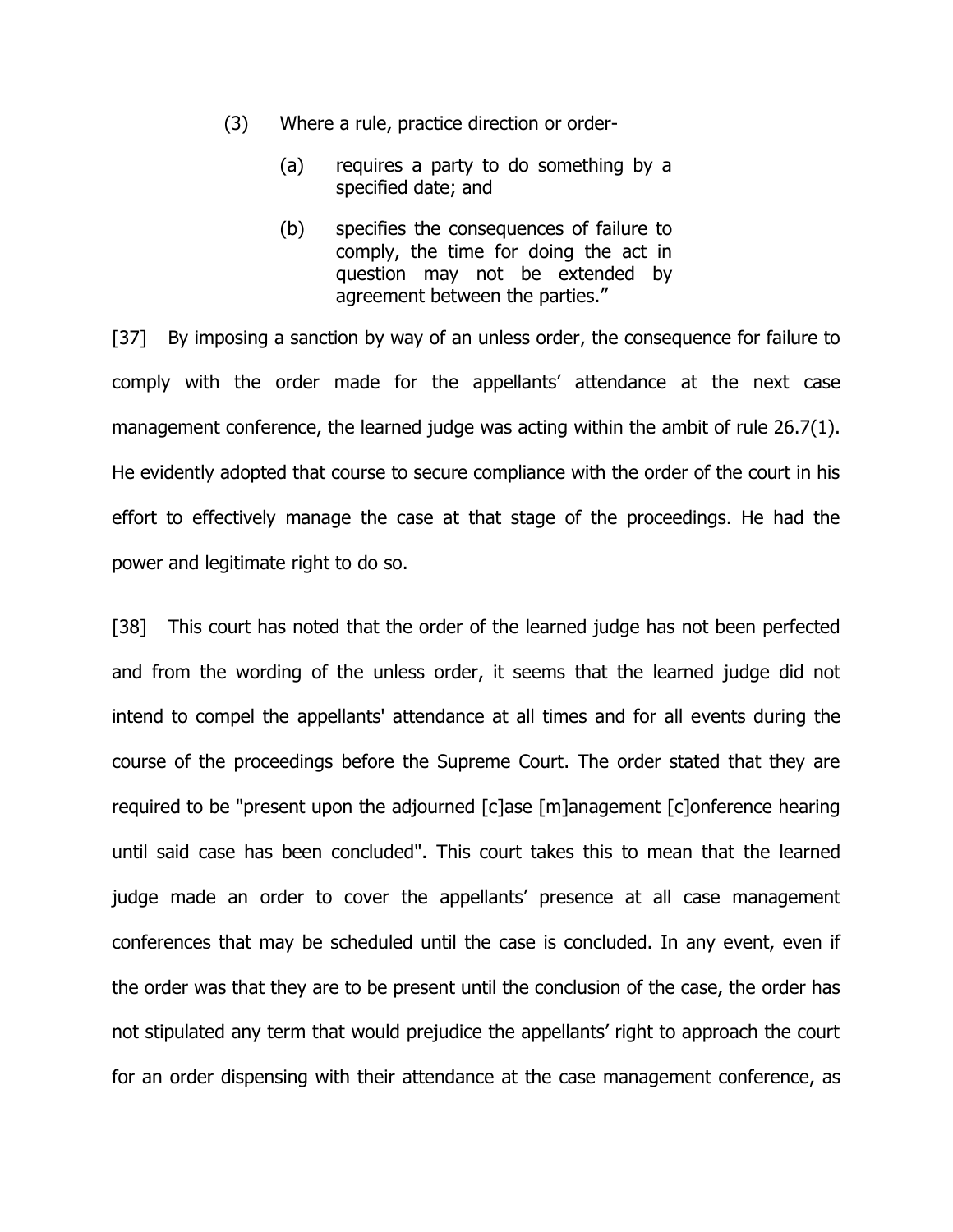provided for by rule 27.8(3) or to generally seek relief from sanction, which is provided for in rule 26.7 (2) as indicated at paragraph [36] above. The argument that the order has prejudiced the appellants and has placed them on different footing from other defendants is baseless and cannot be accepted as a ground on which to assail the exercise of the learned judge's discretion.

[39] The other aspect of the appellants' disgruntlement, which relates to the making of the unless order, is the contention that the learned judge erred in making the unless order without giving them the right to be heard in accordance with rule 26.2 of the CPR. They also contend that he failed to give them the opportunity to be heard, prior to their case being liable to be struck out in the event of future non-compliance. Counsel on the appellants' behalf submitted that the failure of the learned judge to give the appellants an opportunity to be heard is a miscarriage of justice. According to them, had the appellants been given the opportunity to explain, they would have demonstrated that they had a good explanation and it is unlikely that the unless and costs orders would have been made against them. Compliance with rule 26.2(2) is mandatory, they argued. They have relied on **Grace Kennedy Remittance Services Limited v Paymaster (Jamaica) Limited and Paul Lowe** (unreported), Court of Appeal, Jamaica, Supreme Court Civil Appeal No 5/2009, judgment delivered 2 July

[40] Rule 26.2, on which the appellants rely, in advancing this ground of appeal, cannot avail them. The rule reads:

2009.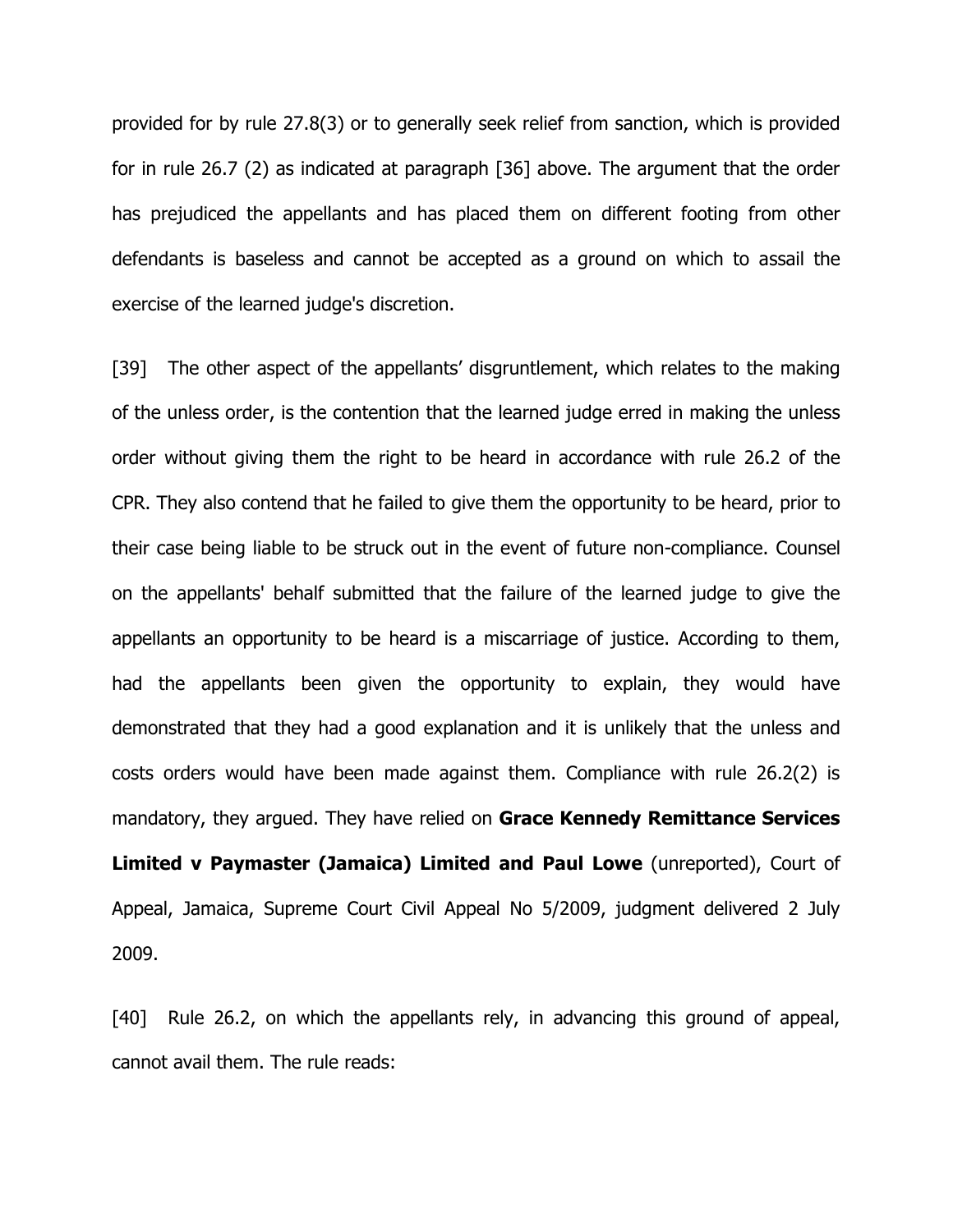- "(1) Except where a rule or other enactment provides otherwise, the court may exercise its powers on an application or of its own initiative.
	- (2) Where the court proposes to make an order of its own initiative it must give any party likely to be affected a reasonable opportunity to make representations.
- (3) Such opportunity may be to make representations orally, in writing, telephonically or by such other means as the court considers reasonable.
- (4) Where the court proposes
	- (a) to make an order of its own initiative; and
	- (b) to hold a hearing to decide whether to do so,

the registry must give each party likely to be affected by the order at least 7 days notice of the date, time and place of the hearing."

[41] In this case, the learned judge was tasked with conducting the case management conference. The rule requires parties who are represented to be in attendance with their attorneys-at-law. Counsel in attendance for the appellants explained to the court the reason for their client's absence. Essentially, the appellants' failure to have a representative attend the case management conference was due to counsel's failure to advise them in a timely manner. Counsel made representations that the learned judge could proceed to conduct the case management conference notwithstanding the absence of the appellants. The judge also heard representations on behalf of the respondent that he had travelled from overseas for the hearing and about his plans to migrate after a particular date.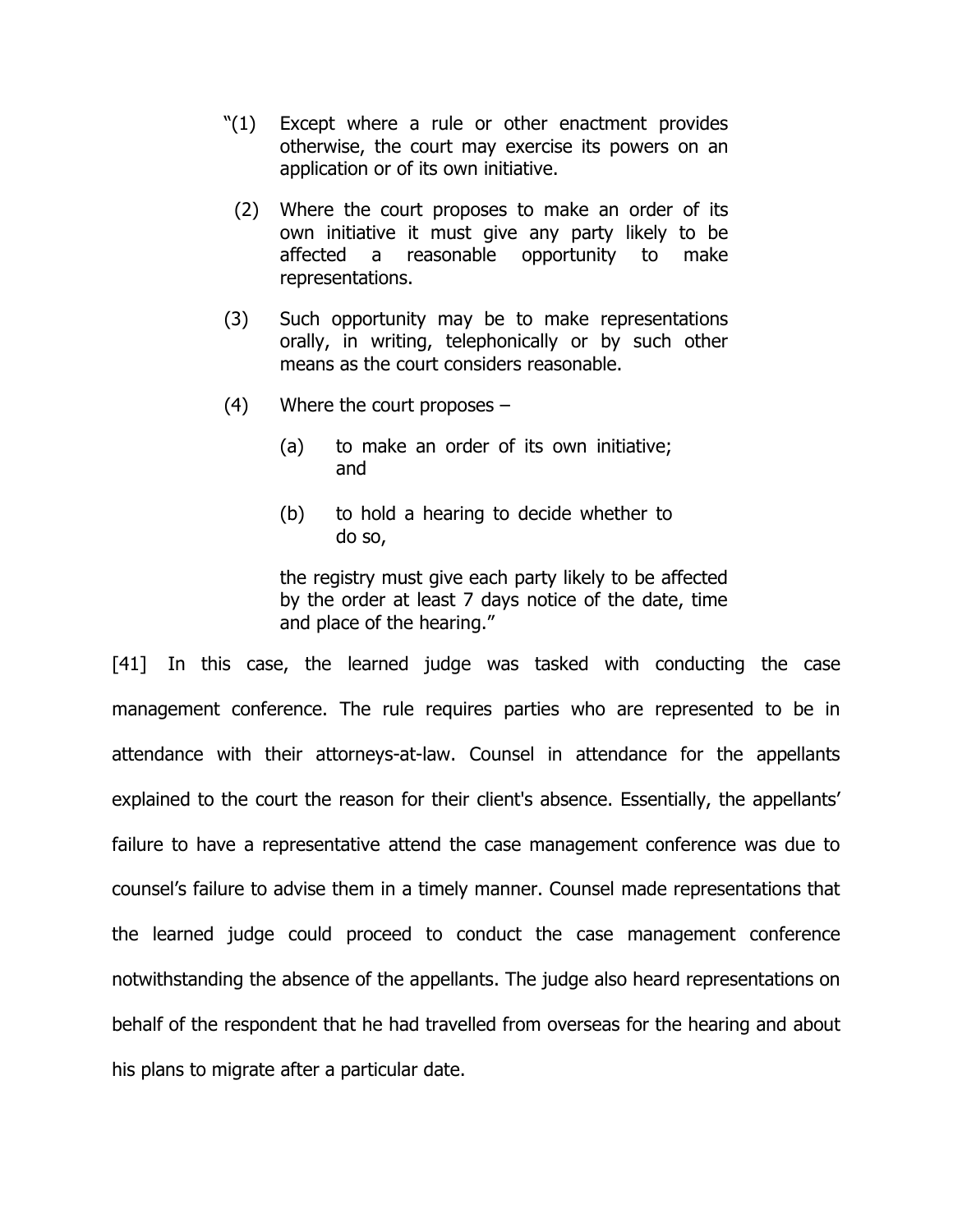[42] It was for the learned judge to treat with the explanation given by counsel for the appellants and to treat with the matter before him as the rules of court and the general law allow. He had all the circumstances before him for a decision to be made concerning the progress of the matter. The learned judge did not see it fit to conduct the case management in the absence of the appellants. That was a matter solely within his discretion.

[43] In the circumstances of this case and given the rules that were engaged, the failure of the learned judge to give notice to the appellants to make representation before making the unless order is not fatal to the exercise of his discretion. Such approach was not necessary in these circumstances. I would adopt the dictum of Morrison JA (as he then was) in **Duke St John-Paul Foote v University of Technology Jamaica(UTECH) and anor** [2015] JMCA App 27A, paragraph [35], and say that:

> "The element of surprise, and hence potential unfairness, to the other side, which rule 26.2(2) of the CPR was obviously designed to obviate would, it seems to me, have been completely absent in the particular circumstances of this case."

[44] It ought to be noted also, that apart from making the unless order, the learned judge had the power to enter judgment against the appellants in default of the attendance of a representative, in accordance with rule 27.8(5), once he was satisfied that notice of the hearing was brought to their attention. From all indications, notice of the hearing was given to their attorneys-at-law, which was, in effect, notice to the appellants. Once notice of the hearing was served on the appellants and they failed to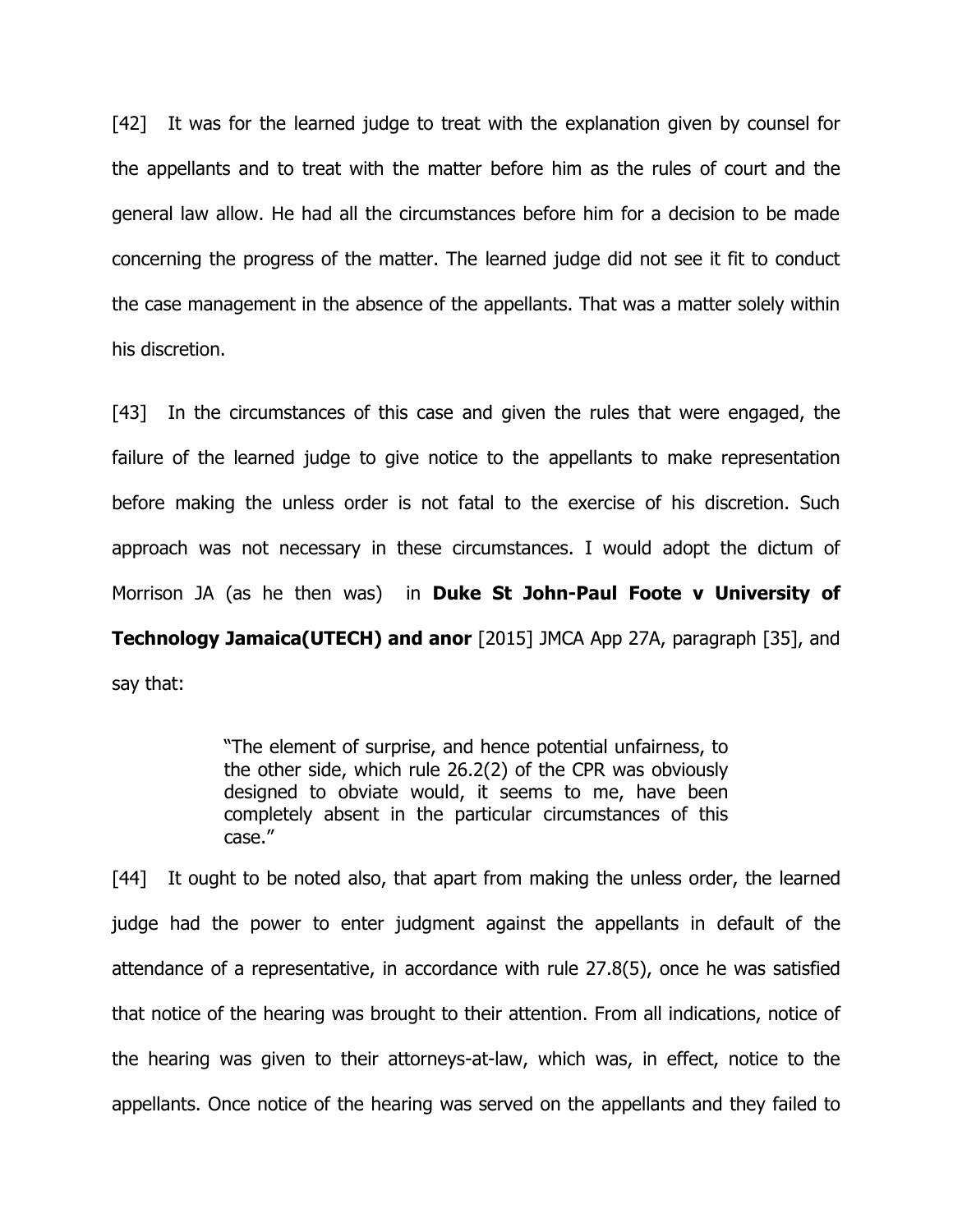attend, the learned judge could have proceeded to judgment in default of attendance. This is a more draconian measure provided for by the rules and which could have been applied by the learned judge, without notice to the appellants. In all the circumstances, there was nothing to bar him from imposing an unless order, a sanction of less severity, in order to give the appellants a chance to comply with the rules of court.

[45] The learned judge undeniably pursued a course of action in treating with the appellants' non-attendance, which was less detrimental to their interests. It was within his power to do so. He cannot be faulted for taking the necessary and decisive steps in seeking to manage the case as he did by the imposition of an unless order to secure future compliance on the part of the appellants.

[46] It should be noted too that the learned judge, in saying that the appellants' statement of case should be struck out, without need for further order, was merely saying that the respondent need not apply for the striking out order to be made in the event of non-compliance by the appellants. It means that the order would automatically take effect upon non-compliance. However, with the statement of case struck out, the respondent would have had to then request that judgment be entered against the appellants in order to secure judgment on his claim. With that necessary procedure to be followed by the respondent, the appellants would be afforded an opportunity to make an application for relief from sanction as provided for by rule 26.8.

[47] Furthermore, even without the respondent applying for judgment to be entered in his favour, upon the failure of the appellants to comply with the unless order, the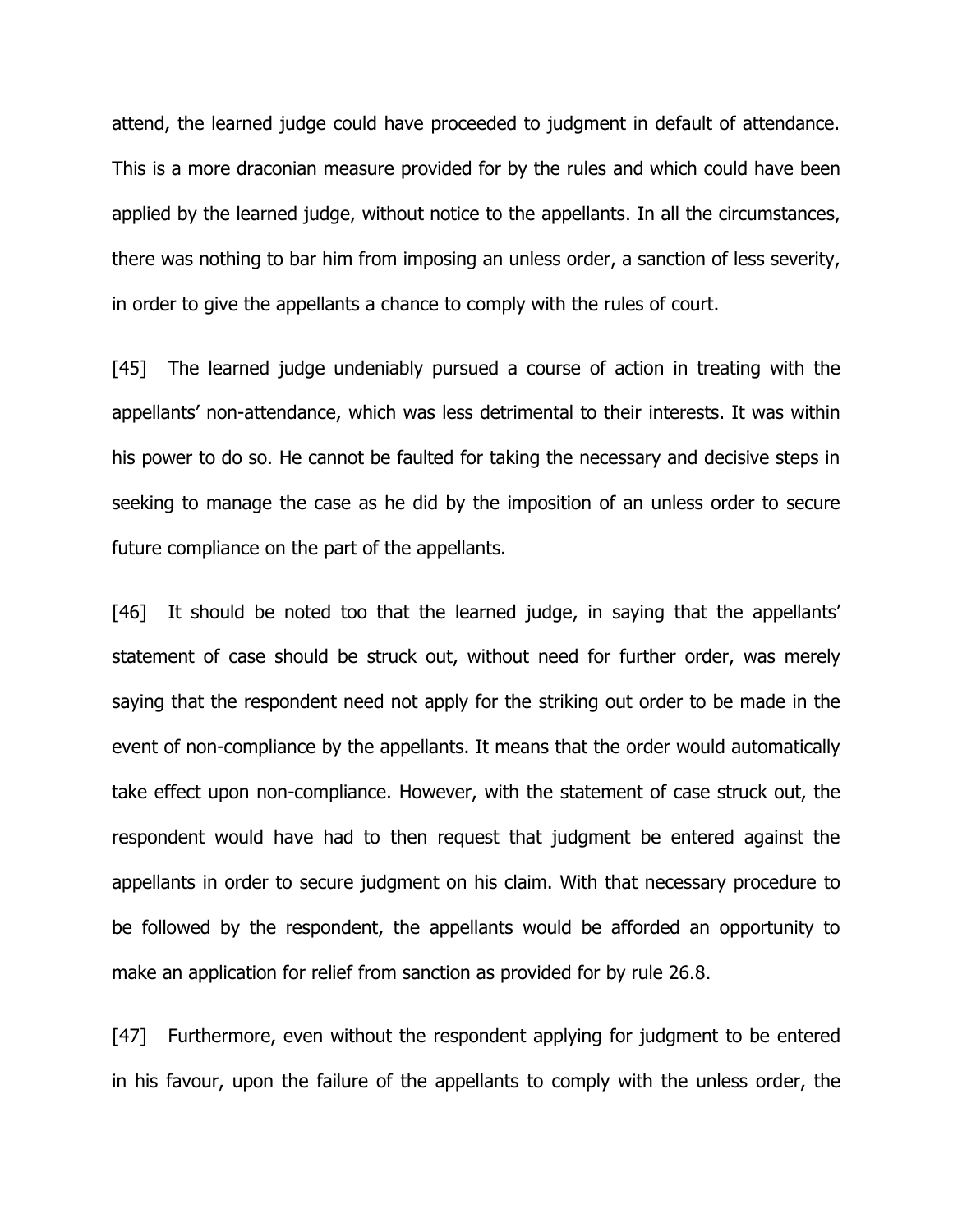appellants would also have the right to apply to the court for relief from sanction andor for extension of time within which to comply, if they were to realise that they are unable to comply in time with the order of the court. Also, as indicated before, they still possess the right to approach the court to have their attendance dispensed with or indeed, to seek to vary the unless order. In **Prime Sports Jamaica Limited (Coral Cliff Entertainment) v Lori Morgan** [2017] JMCA Civ 32 at paragraph [31], P Williams JA, made it absolutely clear that "...the court may indeed vary the terms of an unless order if in the interests of justice it is appropriate to do so". In **Dale Austin v The Public Service Commission and The Atorney General of Jamaica** [2016] JMCA Civ 46 at paragraph [101], Edwards JA (Ag) set out some helpful propositions which have been endorsed by the court in **Prime Sports JamaicaLimited (Coral Cliff Entertainment)** that could be utilised by a party against whom an unless order has been made.

[48] In the light of all the options or avenues for redress that are available to the appellants to avoid the unwanted consequences of the unless order, they are not deprived of an opportunity to be heard or without an avenue to pursue relief from sanction, if they are not in a position to comply with the order of the court. Therefore it cannot seriously be argued that the unless order is inconsistent with the overriding objective to deal with the case justly or is otherwise inherently or manifestly unjust.

[49] Having taken into consideration the submissions of counsel on both sides on this issue, I find it difficult to accept that the unless order, in the terms stated, would or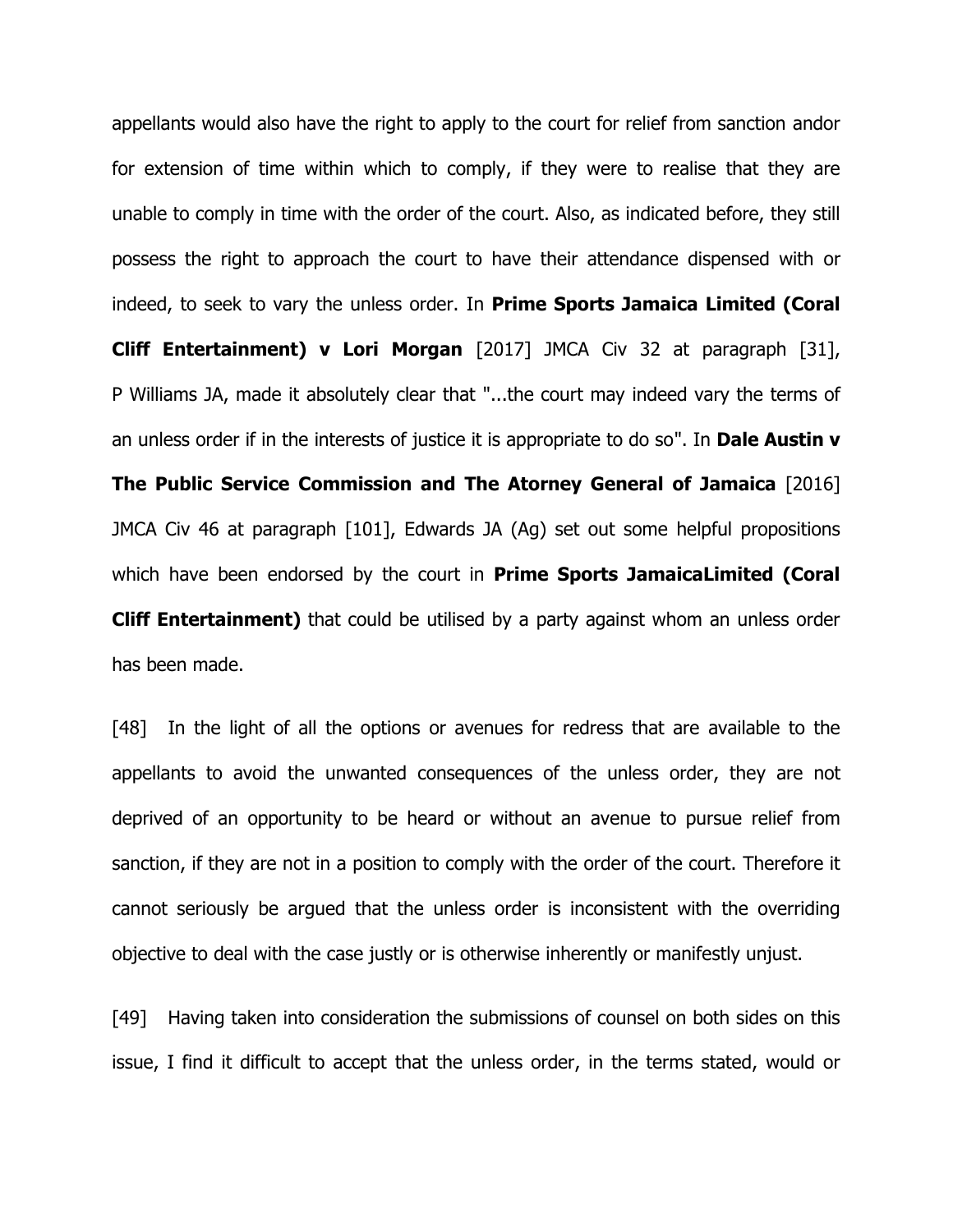could lead to a miscarriage of justice so as to justify this court interfering with the exercise of the learned judge's discretion. This ground of appeal has no merit.

## **iii. Did the learned judge err as a matter of law and fact in awarding costs of the adjournment in favour of the respondent in all the circumstances?**

[50] Counsel for the appellants argue that "the appellants have been wrongly mulct in costs even though their attorney-at-law was present with full instructions", in accordance with rule 27.8(1). Furthermore, they contend, there was no evidence supporting the order for the costs disbursement to the respondent. I cannot accept the appellants' contention concerning costs.

[51] The learned judge is empowered under rule 27.8(4) to exercise his powers under rule 64 as to costs in deciding to adjourn the case management conference due to failure of a party to attend. Rule 27.3(8) also provides that the general rule is that costs incurred in attending a case management conference are costs in the claim. However, rule 27.3(9) states that the court may make some other order as to costs where the case management conference has to be adjourned due to the failure of one or more parties to attend the hearing or co-operate fully in achieving the objective of the case management conference.

[52] Furthermore, and as already indicated in treating with the learned judge's power to make the unless order, the learned judge could have entered judgment against the appellants in default of their attendance and so an award of costs is also a less draconian penalty for their non-attendance than entering such a judgment. Therefore,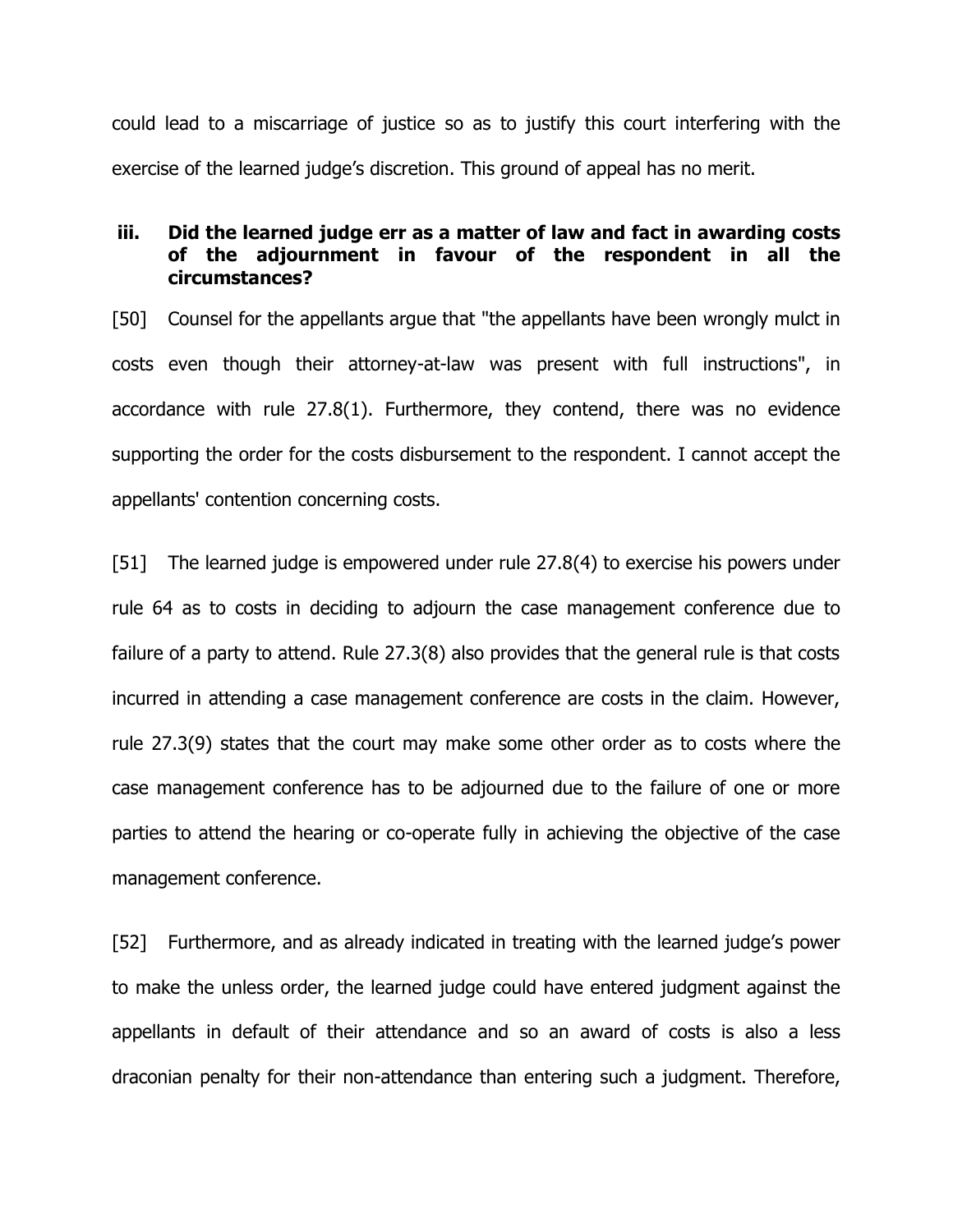generally speaking, the award of costs to the respondent, as a result of the adjournment, was well within the discretion of the learned judge and in keeping with the provisions of the CPR. It cannot be said that he exercised his discretion on a wrong premise of fact or law in awarding costs against the appellants.

[53] The more crucial issue for consideration is whether the learned judge erred in awarding costs in the sum he did without supporting evidence. The affidavit of Cavelle Johnson, counsel appearing for the respondent in the proceedings below (filed on 17 August 2015 in response to the appellants' application for relief from sanction and permission to appeal) indicated that on the day of the case management conference, the respondent had travelled from overseas and that that fact was brought to the attention of the leaned judge. The learned judge was also advised that the respondent was preparing to migrate by September 2015.

[54] Counsel deponed that upon the learned judge indicating that he was minded to reimburse the respondent his airfare, the respondent stated, through his counsel, that the cost of airfare was US\$530.00. The learned judge then calculated the Jamaican equivalent of that sum, which amounted to JMD\$62,540.00. He awarded that sum plus the sum of JMD\$5,000.00, which represented the costs for the day. He also ordered that the costs are to be apportioned equally between the appellants. Counsel deponed that there was no objection from the appellants in relation to the respondent's information to the court or the learned judge's decision to reimburse his airfare. This has not been rebutted.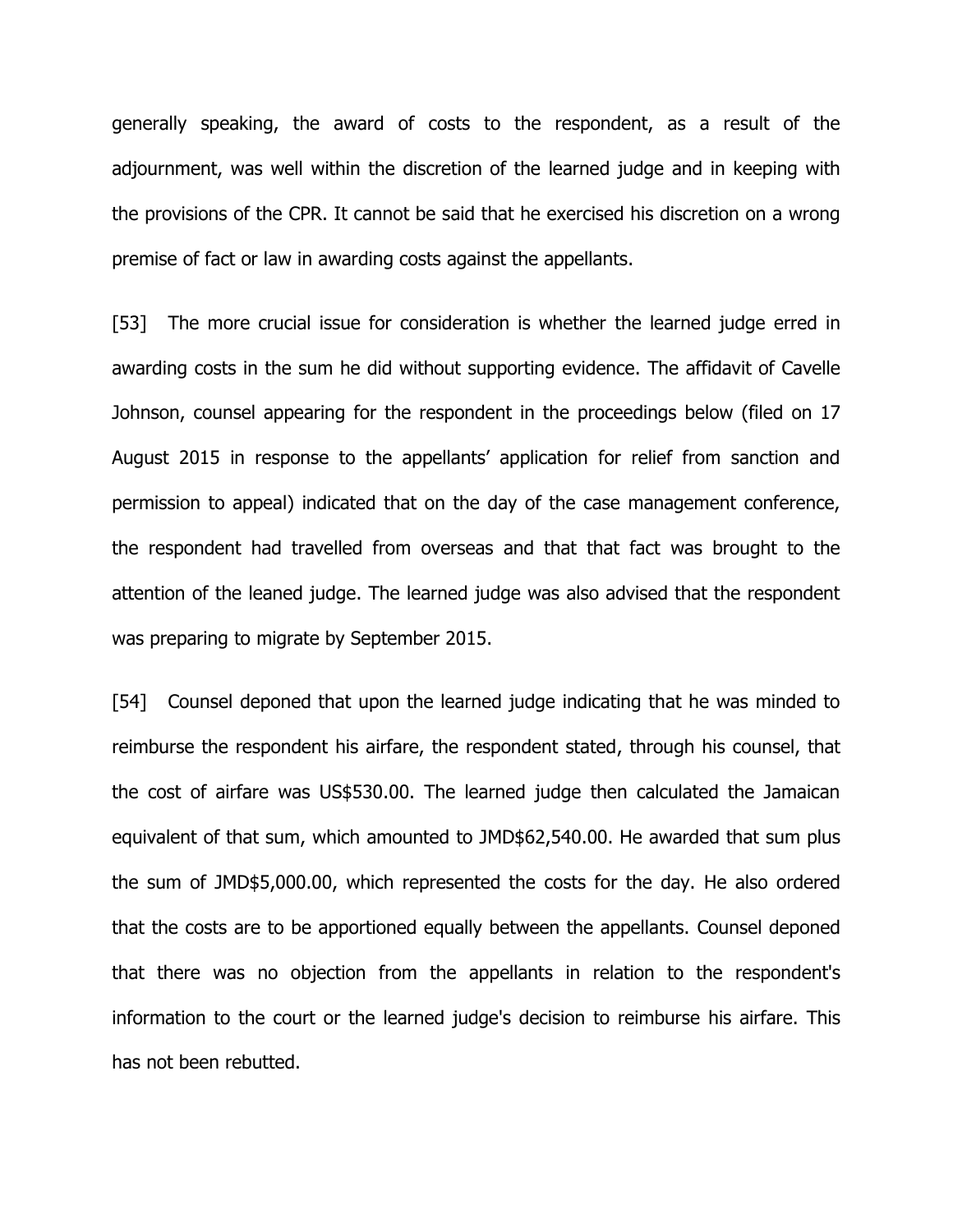[55] The contention of counsel for the respondent is that given that there was no challenge from counsel for the appellant, no dispute had arisen before the learned judge concerning the issue of costs and so there there was no need for the respondent to have provided supporting evidence in the circumstances.

[56] Part 64, to which rule 27.8(4) refers, contains rules about costs and the entitlement to costs, while part 65 deals with the quantification of costs. In this case, the learned judge had seen it fit to quantify the costs. Although the learned judge has given no written reasons treating with the award of costs, it is clear on the face of his decision and on the record that the basis of his assessment was the expenses incurred by the respondent to attend the adjourned hearing and which he would have had to incur to return. He had to measure the inconvenience in monetary terms. The expenses incurred to travel to court cannot be said to be an improper basis on which to compute costs to be awarded in the circumstances. It is accepted, however, that although compensating the respondent for the inconvenience caused to him by an award of costs was within the learned judge's discretion, he was nevertheless obliged to act judicially in making his decision.

[57] Rule 65.17reads:

- "(1) Where the court has a discretion as to the amount of costs to be allowed to a party, the sum to be allowed is the amount-
	- (a) that the court deems to be reasonable; and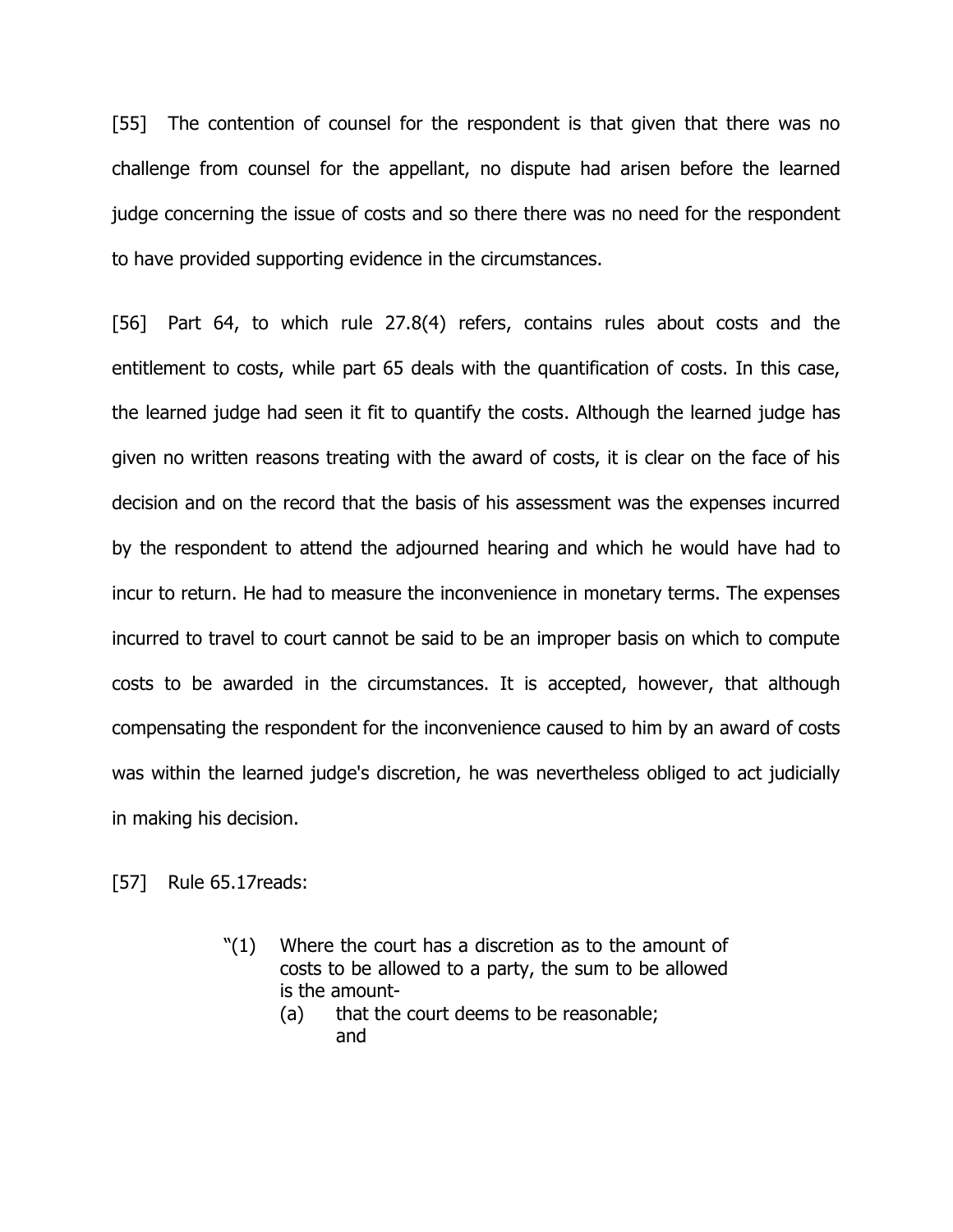- (b) which appears to the court to be fair both to the person paying and the person receiving such costs.
- $(c)$  ..."

[58] The rule then enumerates some factors that the court should consider in deciding what would be reasonable. The list of factors is not exhaustive. The fact that the learned judge chose the airfare as a basis of assessing the loss to the respondent cannot be challenged as being unreasonable or unfair.

[59] It seems evident from the record of appeal and the submissions of counsel on both sides, that no dispute arose in the court below as to whether, in fact, the respondent had travelled from overseas to attend the case management conference that had to be adjourned. The learned judge accepted the respondent that he travelled from overseas. I am not prepared to interfere with his acceptance of that fact, which was never challenged before him.

[60] The learned judge then allowed the respondent to provide information concerning the cost of his airfare, which was given. Apparently, no issue was raised by the appellants' counsel that the respondent was being challenged in his assertionas to the costs of his airfare and that specific proof was required by them. The appellants had the opportunity to request that his assertions be strictly proved but no effort was made to exploit that opportunity before the learned judge. The issue of insufficiency of proof now being raised on appeal was never an issue raised before the learned judge at the time he was dealing with the issue of costs. I see no basis to interfere with his decision to rely on the respondent's say-so. In fact, the appellants have pointed to no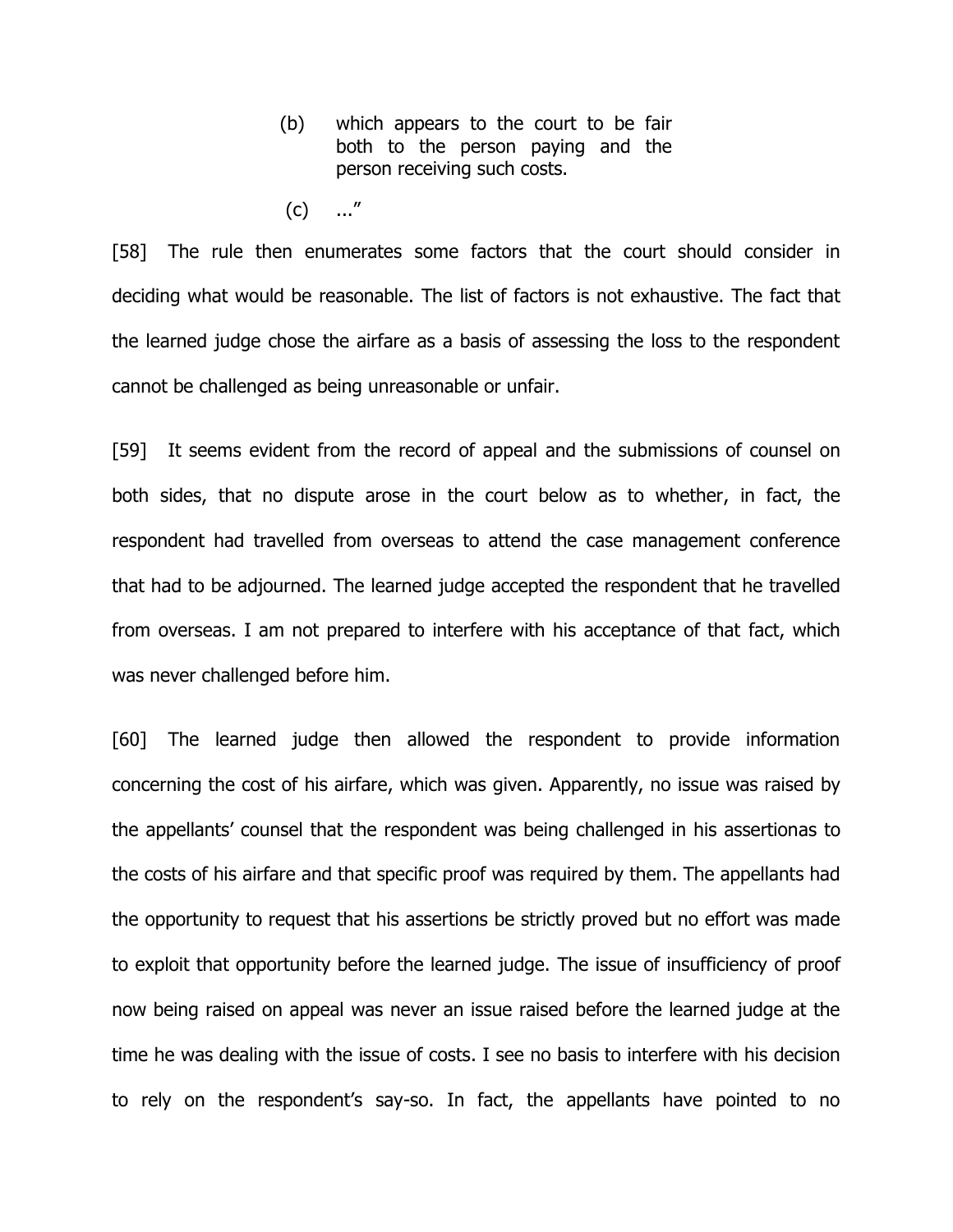requirement in law (and I know of none) which stipulates that expenses incurred must be strictly proved before they can be allowed by the court in terms of costs.

[61] The pivotal question for determination by the learned judge in executing his function judicially was what award of costs would have been fair and reasonable to both the respondent (the receiving party) and the appellants (the paying parties), having regard to the circumstances before him and the overriding objective. It is observed within this context, that there is no complaint that the sum ordered to be paid as reimbursement of the respondent's airfare is exorbitant, unfair or unreasonable. In my view, it does not appear to be an exorbitant or unreasonable sum for the appellants to pay to be in breach of the rules of court which resulted in inconvenience to the respondent. There is no complaint that the appellants do not have the ability to pay the sum.

[62] It cannot be said that the learned judge misapplied the law or misinterpreted any fact and he did nothing aberrant. I would therefore refuse to interfere with the exercise of the learned judge's discretion in ordering that as part of the respondent's costs, the respondent should be reimbursed his airfare.

[63] There can be no dispute, and there was none in the court below, that the \$5,000.00 awarded as the costs of the day is reasonable and fair.

[64] In my view, the sum ordered by the learned judge to be paid by the appellants in equal share should stand because the award is not at all unreasonable or unfair in all the circumstances. I would rule accordingly. Ground of appeal (d) therefore fails.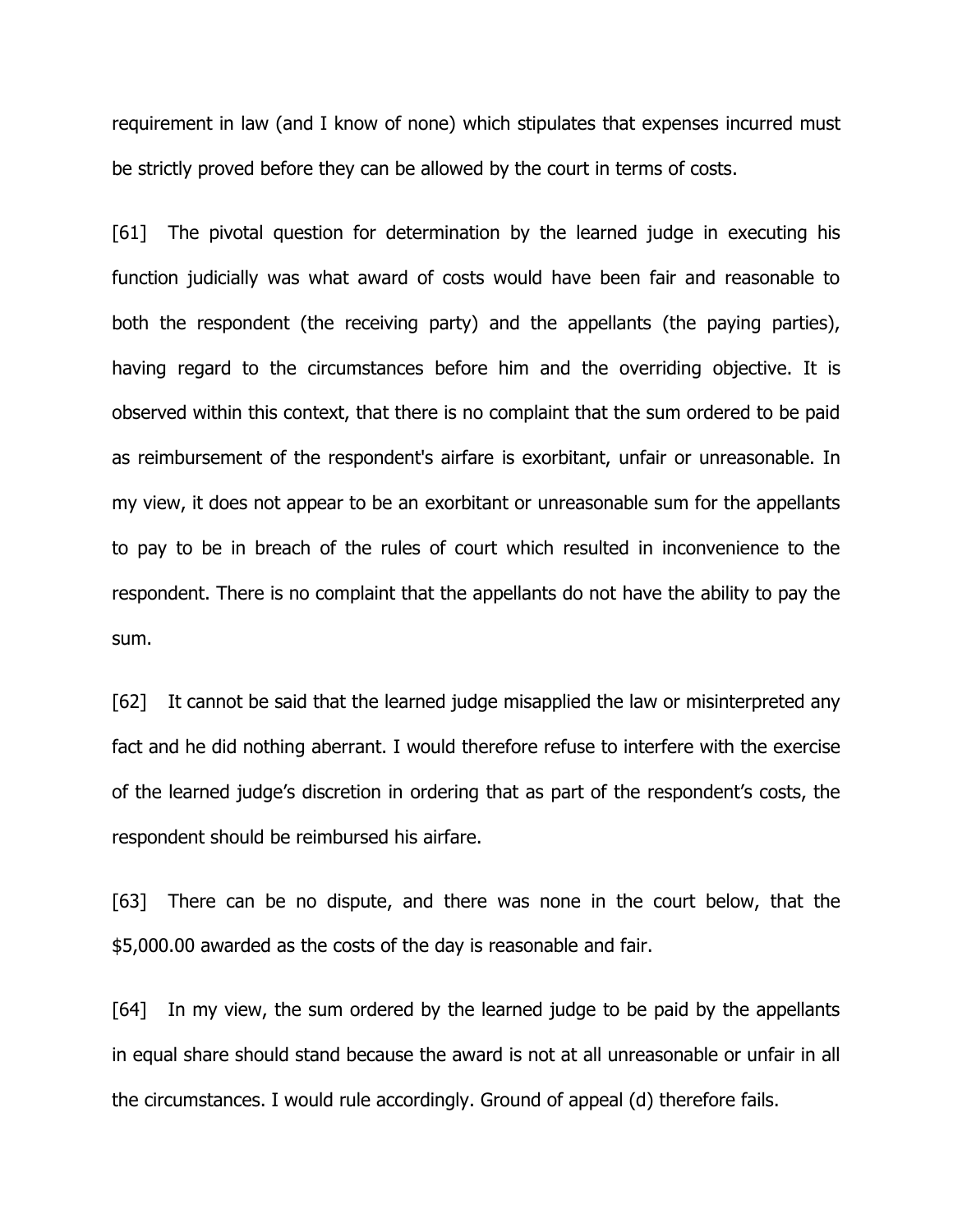#### **Conclusion**

[65] There is no basis on which this court could properly interfere with the orders of K Anderson J even if we would have exercised our discretion differently. He acted within the ambit of the law governing his functions as a judge who had conduct of a case management conference. He had the power to adjourn the case management conference, to impose an unless order and to award costs against the appellants as a result of the non-attendance of a representative on their behalf, albeit that their attorney-at-law was present. The learned judge cannot be faulted in making the order that the respondent be compensated in costs for his travel from overseas in the sum ordered.

[66] I would dismiss the appeal with costs to the respondents.

[67] The delay in the disposal of this appeal is deeply regretted and I sincerely apologise to the parties and to counsel.

### **SINCLAIR-HAYNES JA**

[68] I have read in draft the judgment of McDonald Bishop JA. I agree with her reasoning and conclusion and I have nothing further to add.